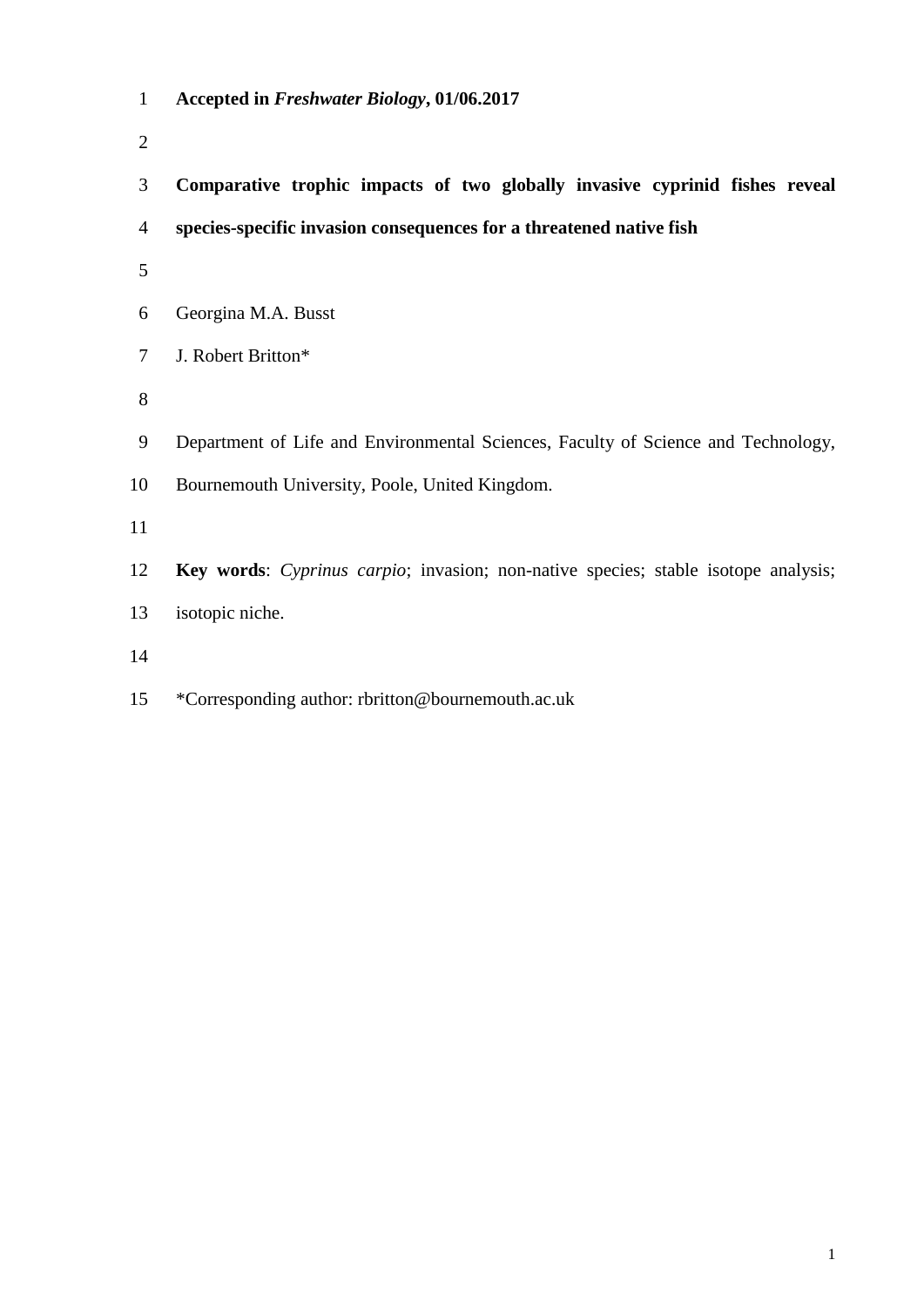## **Abstract**

 1. Predicting the ecological consequences of invasions by non-native species is a fundamental aspect of their risk-based management. As impacts can include the negative consequences of resource sharing with native species, the application of *in situ* cohabitation field experiments can test hypotheses relating to invasion ecology via competitive interactions and processes. As fish are adaptable and tractable experimental organisms, they are strong model species for use in studies on competitive interactions.

 2. The trophic consequences of invasion by two globally invasive freshwater fish, common carp *Cyprinus carpio* and goldfish *Carassius auratus*, were tested on the threatened native fish crucian carp *Carassius carassius*. Cohabitation experiments, completed in pond enclosures, used all species in allopatric and sympatric treatments using a substitutive design where the number of fish oper 31 treatment was kept constant. Stable isotope analysis ( $\delta^{13}$ C and  $\delta^{15}$ N) assessed alterations in the trophic ecology of each species across treatments, with growth rates used to assess any consequent impacts on the fish.

 3. When in sympatry with *C. auratus* and *C. carassius*, the *C. carpio* isotopic niche was at a significantly lower trophic position compared to allopatry. This resulted in niche overlap with *C. auratus*, whilst for *C. carassius*, their isotopic niche shifted to a higher trophic position compared with allopatry. The growth rate of *C*. *carpio* was always significantly higher in sympatry than in allopatry, whereas growth rates for *C. carassius* and *C. auratus* were significantly depressed in *C. carpio* presence. In contrast, the isotopic niche sizes and positions and growth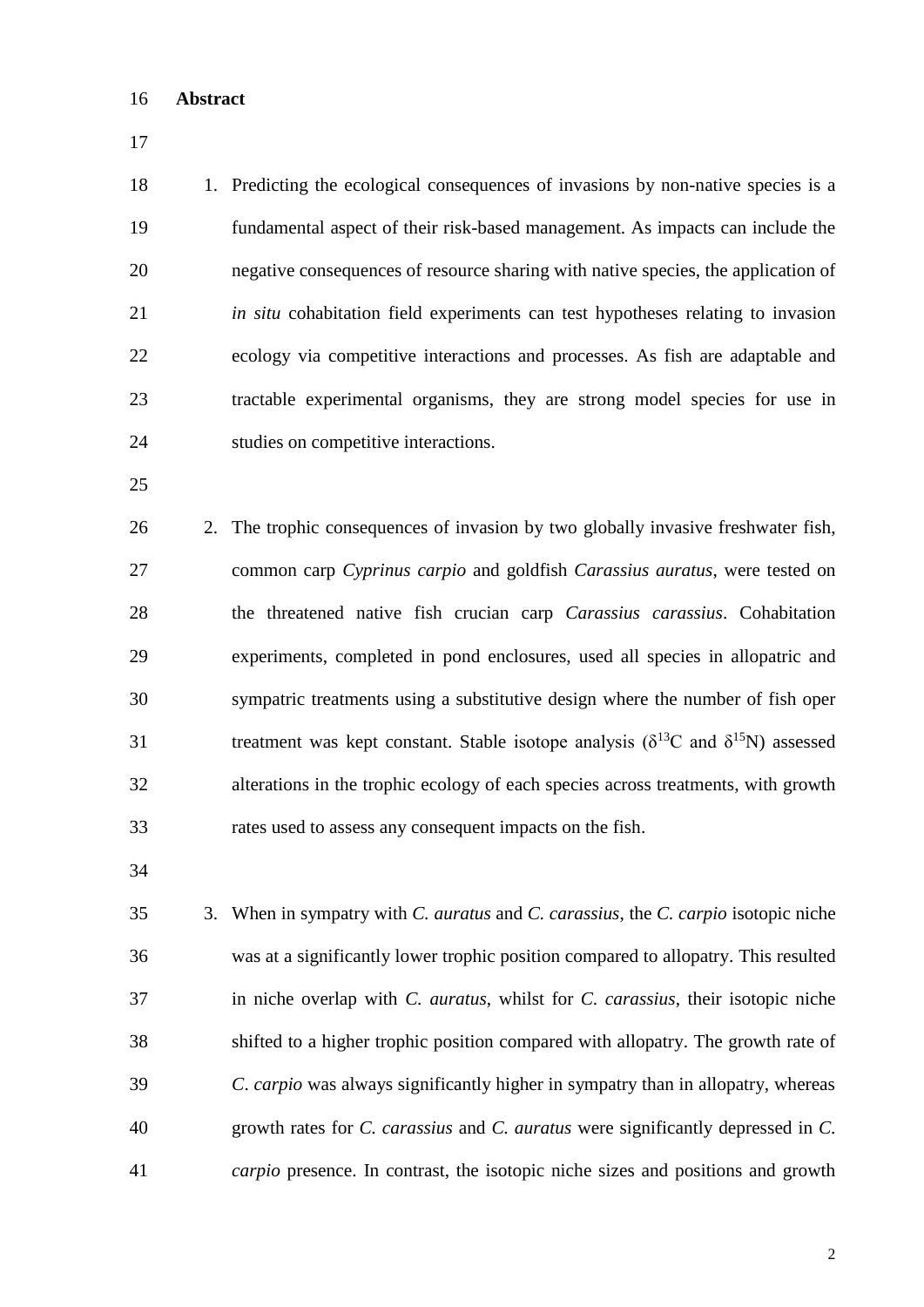rates of the *Carassius* fishes were not significantly different between allopatry and when they co-habited.

 4. Plasticity in the isotopic niche of *C. carpio* resulted in significant alterations in their trophic position between allopatry and sympatry and, when coupled with their depressed growth in allopatry, suggests the competitive processes driving this were intra-specific rather than inter-specific. This then resulted in detrimental impacts in cohabiting *Carassius* fishes. These results emphasise that ecological consequences of *C. carpio* in invaded freshwaters include impacts on 51 the trophic ecology of native fishes.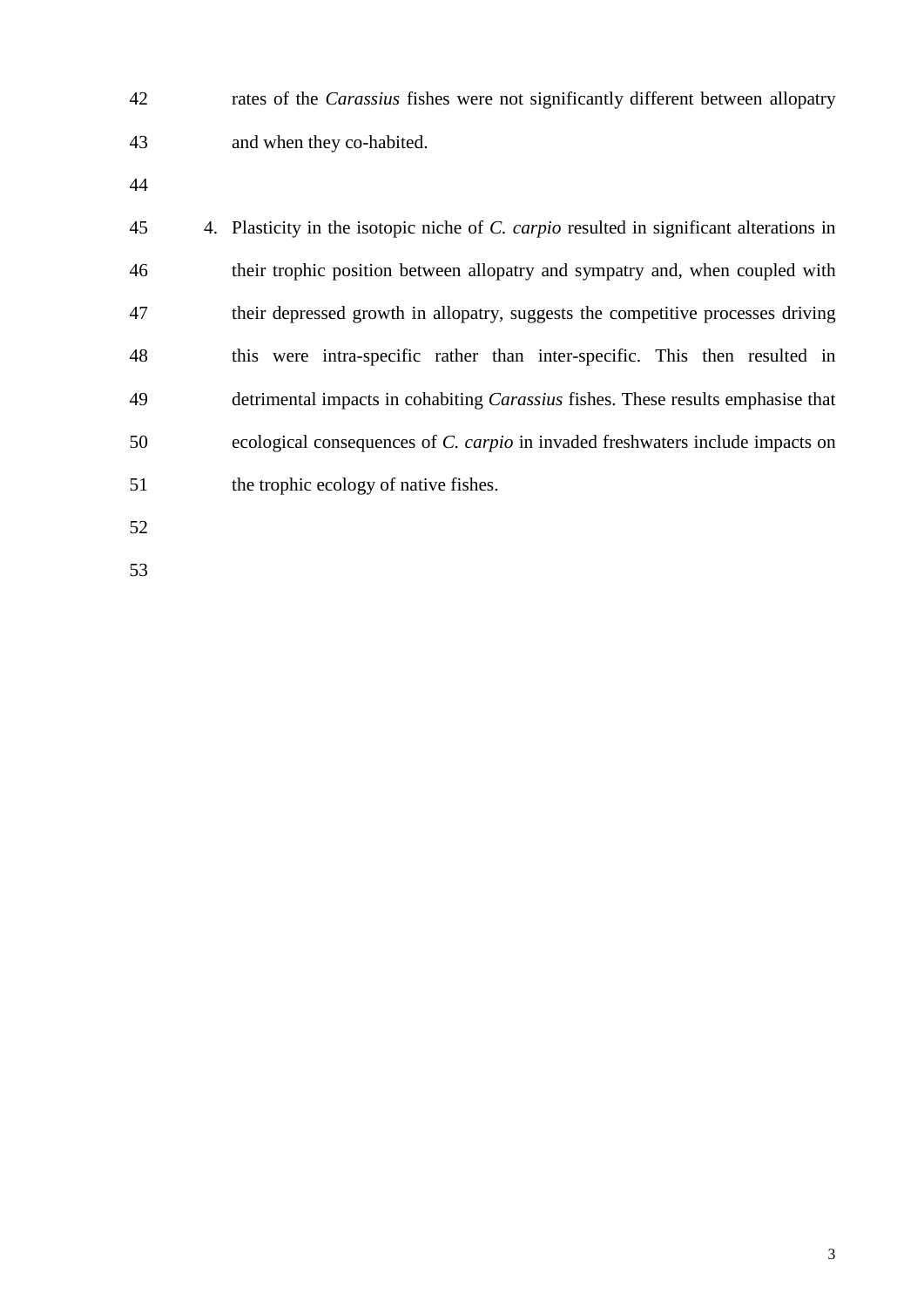## **Introduction**

 Biological invasions are a pervasive agent of global change that can have substantial consequences for native biota (Gozlan *et al*., 2010; Simberloff *et al*., 2013). Predicting ecological impacts from invasive species is a cornerstone of their risk management, enabling high impacting invaders to be identified (Copp *et al*., 2009, 2016; Britton, Gozlan & Copp, 2011). In aquatic ecosystems, recent developments include impact predictions based on predator-prey interactions (Alexander *et al*., 2014) and how these influence population level impacts (Dick *et al*., 2016). These predictive approaches do not, however, assess competitive interactions between invasive and native species, thus determining how invasive and native species interact when they share prey resources also remains important for risk analysis (Tran *et al*., 2015; Guo *et al*., 2016).

 Hypotheses that relate to how introduced and native species interact to determine the outcome of introductions include 'biotic resistance', which suggests native species can limit the probability of an introduced species from invading via consumptive and competitive processes, and/ or through all available niches being occupied (Catford, Jansson & Nilsson, 2009; Afos & Jackson, 2014). Conversely, the introduction of a species with strong competitive abilities could displace a native competitor, facilitating invasion and causing high ecological impacts (Catford, Jansson & Nilsson, 2009; Gozlan *et al*., 2010). Ecological theory suggests that when an introduced species increases inter-specific competition for food resources within the community, larger trophic niches can develop in competing species, as increasing dietary breadth should reduce the intensity of the competitive interactions (Svanbäck & Bolnick, 2007; Bolnick *et al*., 2010). Alternatively, this might instead result in niches of competitors becoming more specialised and divergent, as the competing species focus on feeding on prey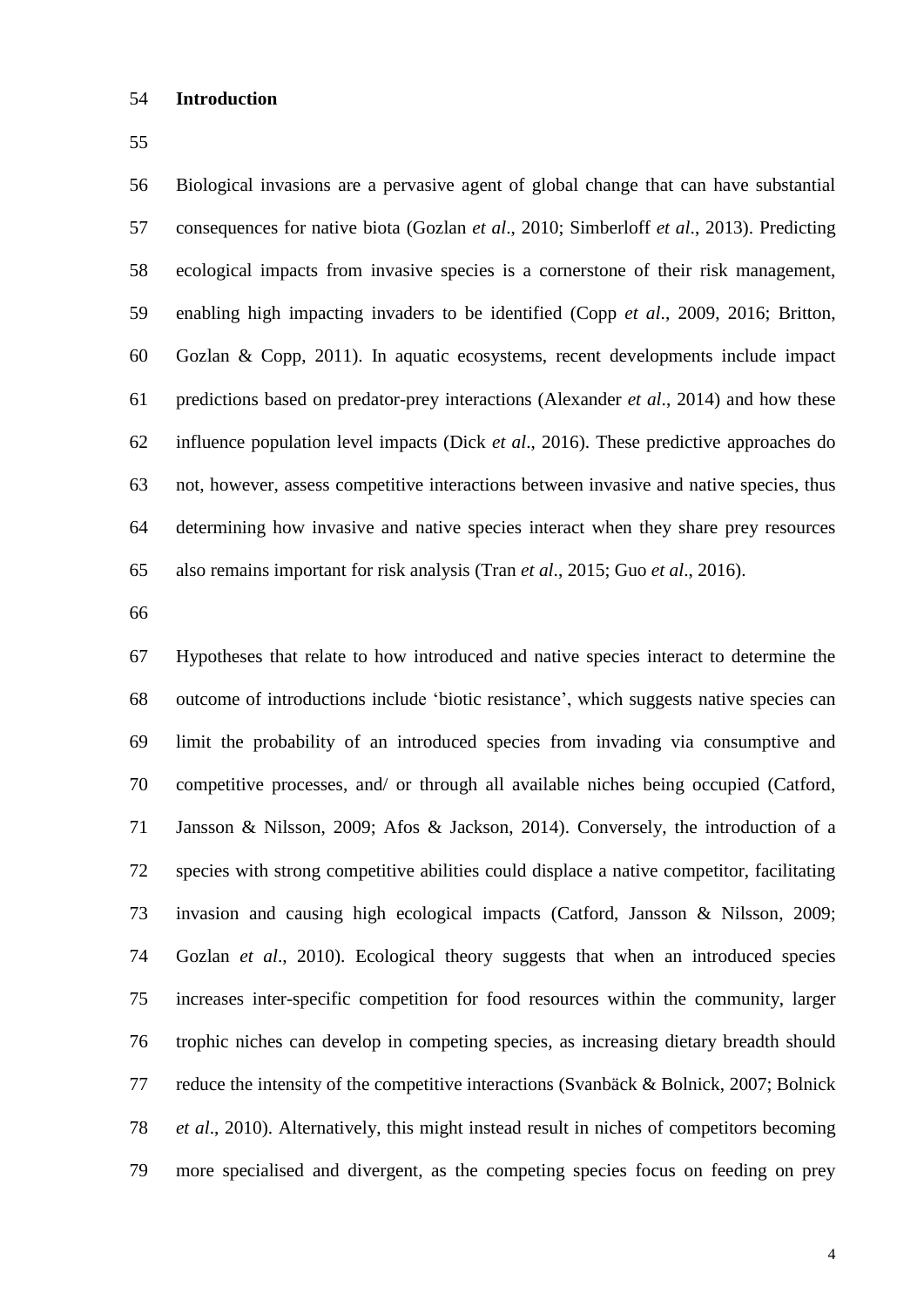within their core niches (Van Valen, 1965; Jackson & Britton, 2014). Whilst these alterations in trophic niches requires some plasticity in the diet of the species, both responses are likely to facilitate the integration of the invader into the native community and thus assisting colonisation and invasion (Tran *et al*., 2015). Thus, these hypotheses and ecological theory provide a framework for assessing how non-native species can trophically integrate into a new environment following their introduction and their subsequent impacts within the native community. As fish are adaptable and tractable experimental organisms, they provide strong model systems for studies on competition, including over relatively short periods of time (Ward, Webster & Hart, 2006).

 Common carp *Cyprinus carpio* and goldfish *Carassius auratus* are globally significant invasive fishes of the Cyprinidae family, with invasive populations of both species present in Europe (Guo *et al*., 2016). Whilst *C. carpio* is generally a benthic forager that competes exploitatively, their diet can be highly plastic and incorporate prey items taken throughout the water column (Garcia-Berthou, 2001; Britton *et al*., 2007). The reported ecological impacts of *C. carpio* on receiving ecosystems can be substantial and generally relate to their ecological engineering activities (Parkos, Santuuci & Wahl, 2003; Koehn, 2004; Weber & Brown, 2009). Their ecological consequences for native fishes that feed at similar trophic levels are less certain (Guo *et al*., 2016), with it likely that there are differences between impacts on native fish of 0-group *C. carpio* and adults (Weber & Brown, 2017). Although current knowledge on *C. auratus* impacts has mainly focused on genetic issues (e.g. Hänfling *et al*., 2005; Wouters *et al*., 2012), their invasions have led to reported increases in turbidity and macrophyte damage (e.g. Richardson, Whorisky & Roy, 1995). Whilst they are also omnivorous, their diet tends to be more restricted to items in the benthos, including macro-invertebrates and detritus (Lorenzoni *et al*., 2007).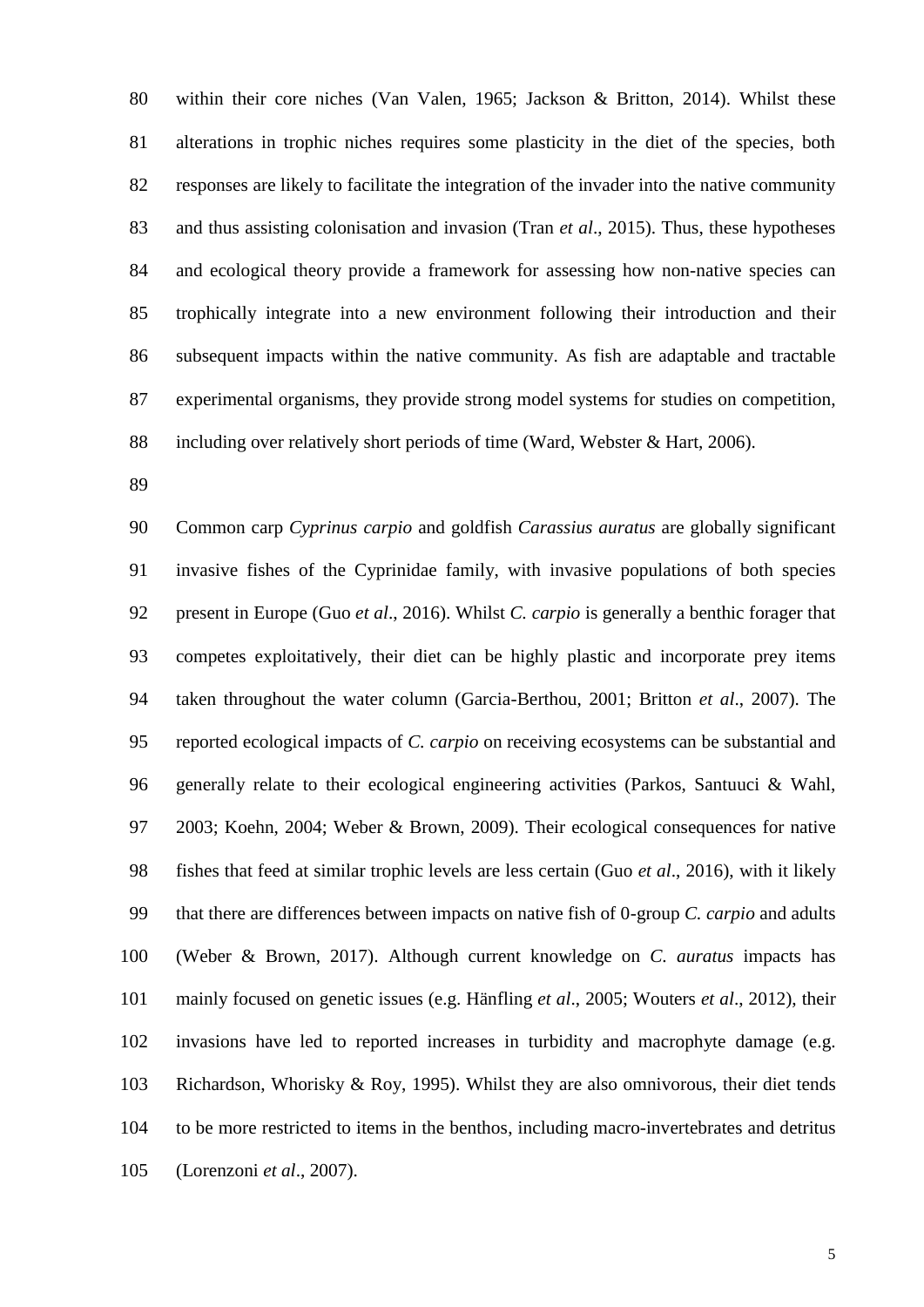In contrast to *C. carpio* and *C. auratus*, the cyprinid crucian carp *Carassius carassius* is native to ponds and river floodplains in north-west and central Europe (Tarkan *et al*., 2016). Populations across their native range are considered threatened from issues including habitat loss (Jeffries *et al*., 2016; Tarkan *et al*., 2016). The damaging consequences for *C. carassius* of genetic introgression with *C. carpio* and *C. auratus* are already recognised (Hänfling *et al*., 2005; Wouters *et al*., 2012). Conversely, knowledge on the ecological impacts of *C. carassius* cohabitation with these invaders is limited. A small number of field studies have suggested that when in sympatry with *C. auratus*, the growth rates of *C. carassius* are similar to allopatry, suggesting minimal impact (e.g. Tarkan *et al*., 2009, 2010). By contrast, experimental evidence from tank aquaria suggest that when food resources are limiting then both *C. carpio* and *C. auratus* will out-compete *C. carassius* and result in their significantly depressed growth rates (Busst & Britton, 2015). The combination of uncertainty in the invasion impacts for *C. carassius* and their potential for sharing food resources with both invaders suggests that these three species provide important and strong models for testing hypotheses relating to the trophic interactions of native and invasive fishes.

 Consequently, the aim of this study was to utilise an *in situ* cohabitation experiment, based on stable isotope analysis (SIA), to determine how the trophic ecology of native *C. carassius* was affected by invasive *C. carpio*, and how the invasion impacts of *C. carpio* compared with another global invader, *C. auratus*. Given the apparent high diet plasticity and global invasiveness of *C. carpio*, it was predicted that cohabitation with *C. carpio* would result in significantly smaller trophic niche sizes of the *Carassius* species, with consequential reductions in their growth rates, and thus indicating low biotic resistance to *C. carpio* invasion.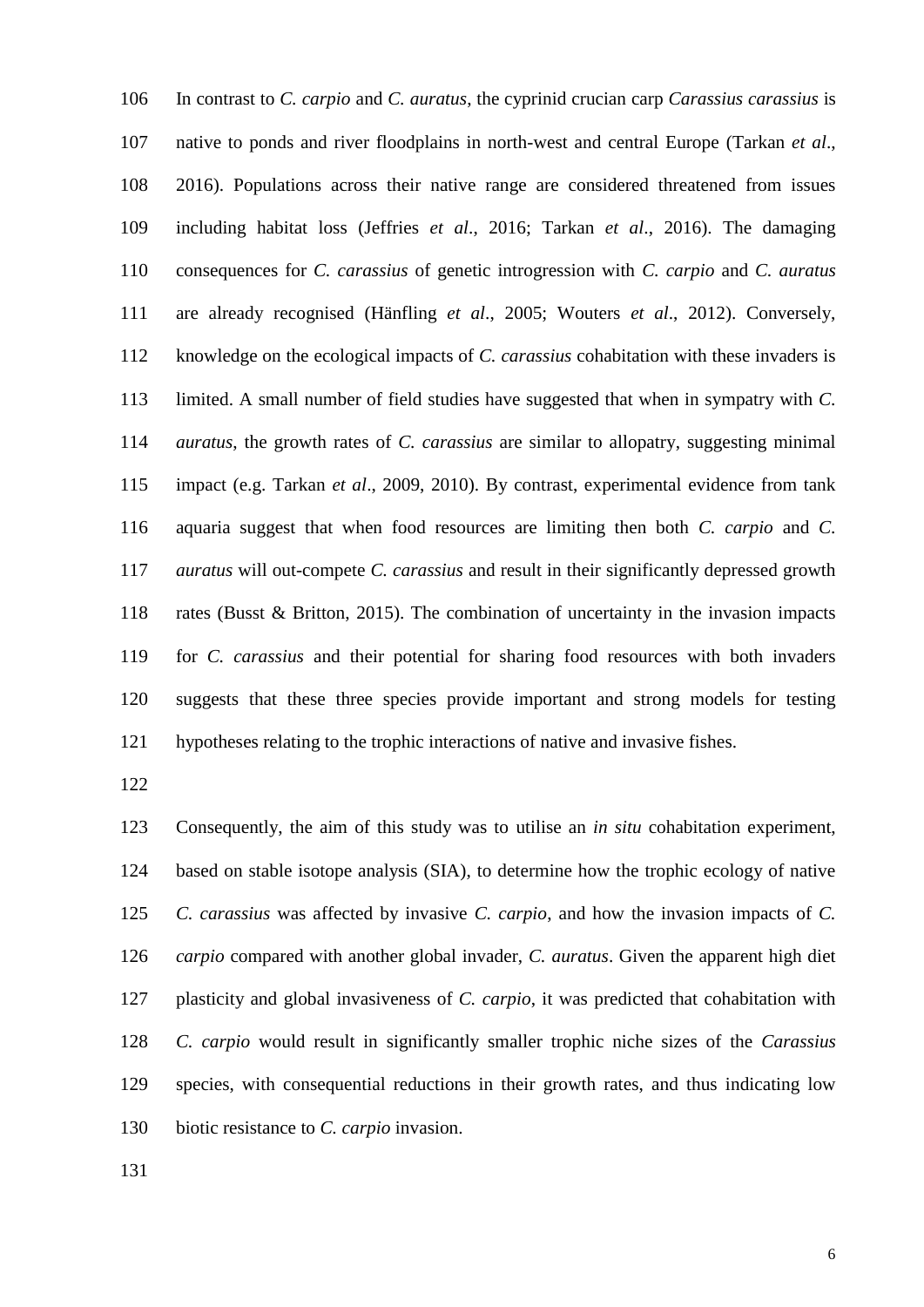## **Materials and methods**

 The experimental design was based on using allopatric and sympatric treatments in 135 which the total number of fish per replicate was maintained at a constant level  $(n = 8)$ . The allopatric treatments used each species individually, whilst the sympatric treatments 137 used two species per treatment ( $n = 4$  fish per species), resulting in three sympatric treatments: *C. carassius*/ *C. auratus*, *C carassius*/ *C. carpio*, and *C. carpio*/ *C. auratus*. Each treatment was replicated three times and used immature fish sourced from aquaculture of starting length 55 - 70 mm (< 10 g in mass) (Table 1). As per Bašić and Britton (2016) and Gutmann Roberts *et al*. (2017), the treatments were completed within enclosures that sat within two adjacent ponds (nine enclosures per pond). The larger ponds did not contain any fish and had been drained, emptied and refilled the previous summer. The fish in the enclosures were thus the only fish present in the ponds. The rationale for this was that the absence of fish outside of enclosures would enable the unexploited component of the macro-invertebrate community to immigrate into the enclosures, increasing the diversity of prey items available to the fishes and ensuring the fish did not exhaust their prey resources.

 Each enclosure comprised of an aluminium frame (length 1.05 m; width: 1.05 m; height: 1.2 m) within a net (mesh: 7 mm) that prevented fish ingress and egress, but allowed movements of water and invertebrates. The two ponds were approximately 400 153 m<sup>2</sup> in area and 1 m in depth, and were located on an aquaculture site in southern England. Two ponds were utilised as high macrophyte growth resulted in some areas of the individual ponds being unsuitable for the enclosures to be placed within them at the start of the experiment. Thus, the enclosures in each pond were placed in areas where macrophyte growth was still low, with at least 0.5 m between enclosures. Bird predation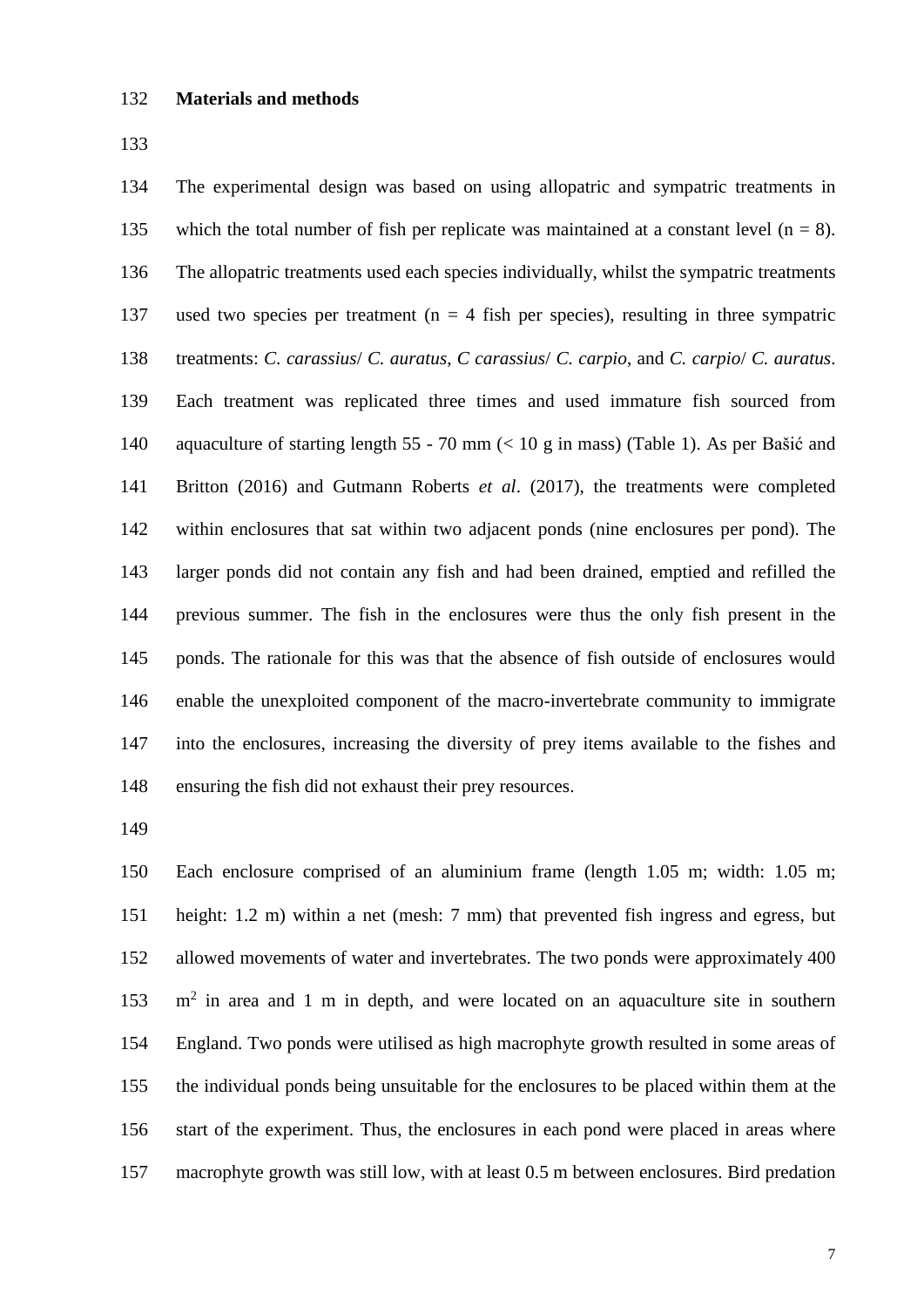was prevented via netting over the enclosures (15 mm mesh). The base of each enclosure sat on the pond bed and settled into the silt, enabling fishes to access benthic resources. During the experimental period, macrophytes grew through the mesh of all enclosures, with areal cover by the conclusion of the experiment being between 40 and 50% in each enclosure (primarily *Elodea* spp.: Hydrocharitaceae). There were no observed differences in macrophyte growth between enclosures and between experimental treatments, suggesting the invasive fishes were of insufficient body size and/ or abundance to influence macrophyte presence. The treatments were randomly assigned to enclosures across the ponds.

 The experiment commenced in May 2014 and lasted 100 days, with this duration based on the rationale that according to the fish starting mass and the water temperatures within the ponds, the fish dorsal muscle would undergo sufficient isotopic turnover to represent their diet in the ponds (Thomas & Crowther, 2016). All fish were measured (fork length) prior to their release into enclosures. Temperature loggers in the ponds 173 revealed mean temperatures of  $18.3 \pm 0.2$  and  $18.5 \pm 0.4$ °C during the experiment. On day 100, the fish were removed from the enclosures, euthanized (anaesthetic overdose, MS-222) and taken to the laboratory where they were re-measured and a dorsal muscle sample taken for SIA. At the same time, macro-invertebrate samples were taken from the ponds using a sweep net within all major habitats. These samples enabled comparison of community composition across the two ponds and provided samples for SIA. *Gammarus pulex* (Gammaridae), Corixidae and Chironomid larvae dominated the macro-invertebrate samples of both ponds; for SIA, triplicate samples were taken per species and per pond, where one sample represented 3 to 6 individuals per species. Whilst stable isotope samples of macrophytes and detritus were also taken (n = 3), macro-invertebrates were considered as the primary food resources of the fishes as their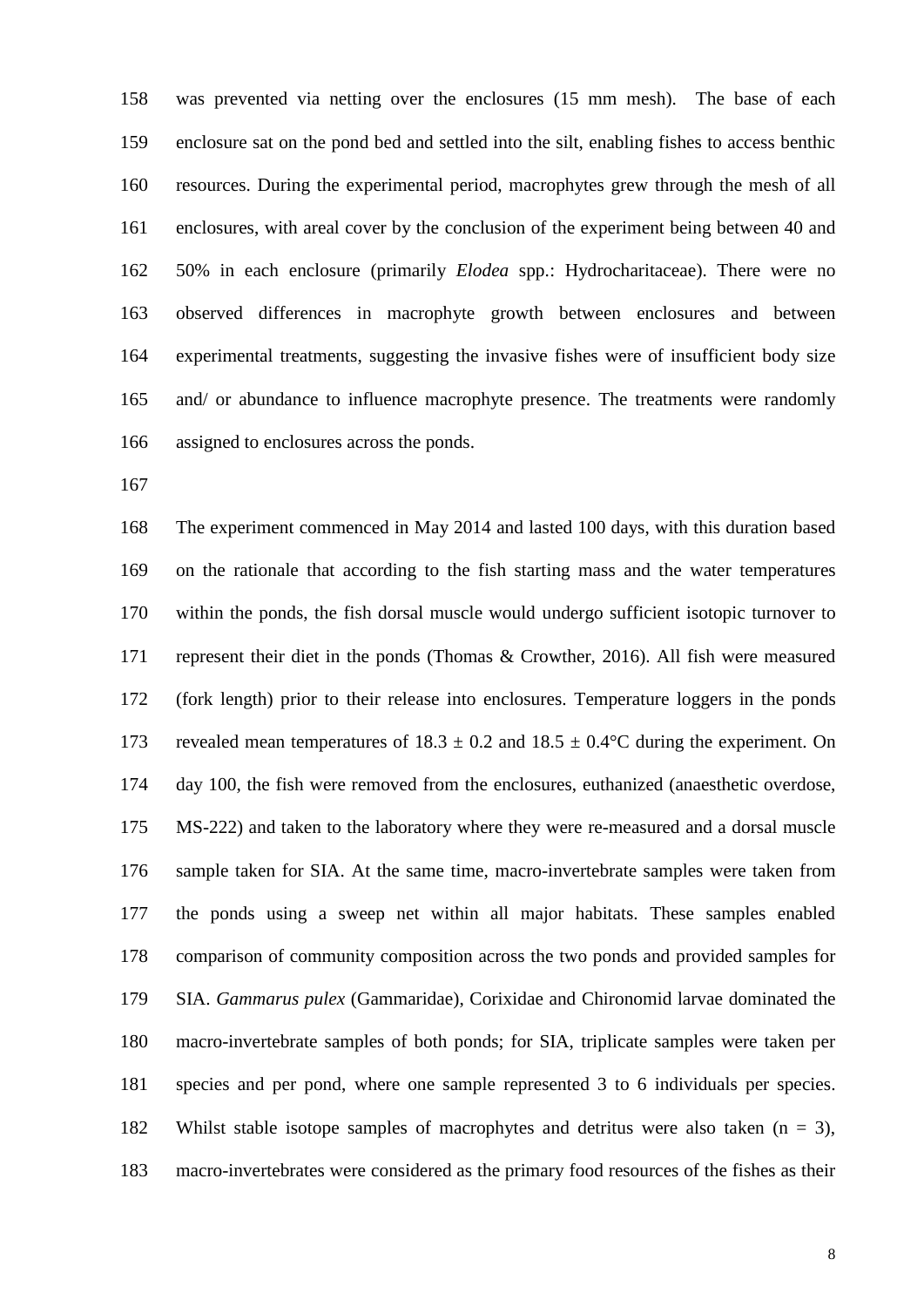diets tend to primarily be based on macro-invertebrates at the length ranges used (Guo *et al*., 2016). All SIA samples were dried at 60 °C to constant mass before analysis 186 ( $\delta^{13}C$ ,  $\delta^{15}N$ ) at the Cornell University Stable Isotope Laboratory, New York, USA, 187 where analytical precision associated with the  $\delta^{15}N$  and  $\delta^{13}C$  sample runs were estimated at 0.42 and 0.15 ‰, respectively.

 Comparison of the SI data of the macro-invertebrates between the two larger ponds revealed considerable overlaps in their 95% confidence limits and meant that the SI data of the fishes could be used and compared across both ponds without correction. The trophic niche size of each fish species per treatments was calculated using the isotopic niche, that, whilst related to the trophic niche, is acknowledged as also being influenced by factors including growth rate and metabolism, and thus represents an approximation of the trophic niche (Jackson *et al*., 2011; Jackson *et al*., 2012). It was calculated using standard ellipse areas (SEA) in SIBER (Jackson *et al*., 2011), a bivariate measure of the 198 distribution of individuals in isotopic space; as ellipses enclose  $\approx$  40% of data, they reveal the typical resource use of populations (Jackson *et al*., 2012). Data per species were combined across all three replicates per treatment to provide sample sizes 201 sufficient for calculation of standard ellipse areas ( $n = 11$  to 18; Table 2). The minimum number of individual fish used per species per replicate was three, ensuring that individuals used in calculation of SEA were from across all replicates per treatment (*cf*. Supplementary material for distribution of stable isotope data per replicate per treatment and per pond). As the sample sizes were below 30 per species then a Bayesian estimate of SEA (SEAB) was used to test differences in niche sizes between species and 207 treatments, calculated using a Markov chain Monte Carlo simulation  $(10^4$  iterations per 208 group) (Jackson *et al.*, 2011; Jackson *et al.*, 2012). Where SEA<sub>B</sub> 95% confidence intervals did not overlap between comparators, niche sizes were interpreted as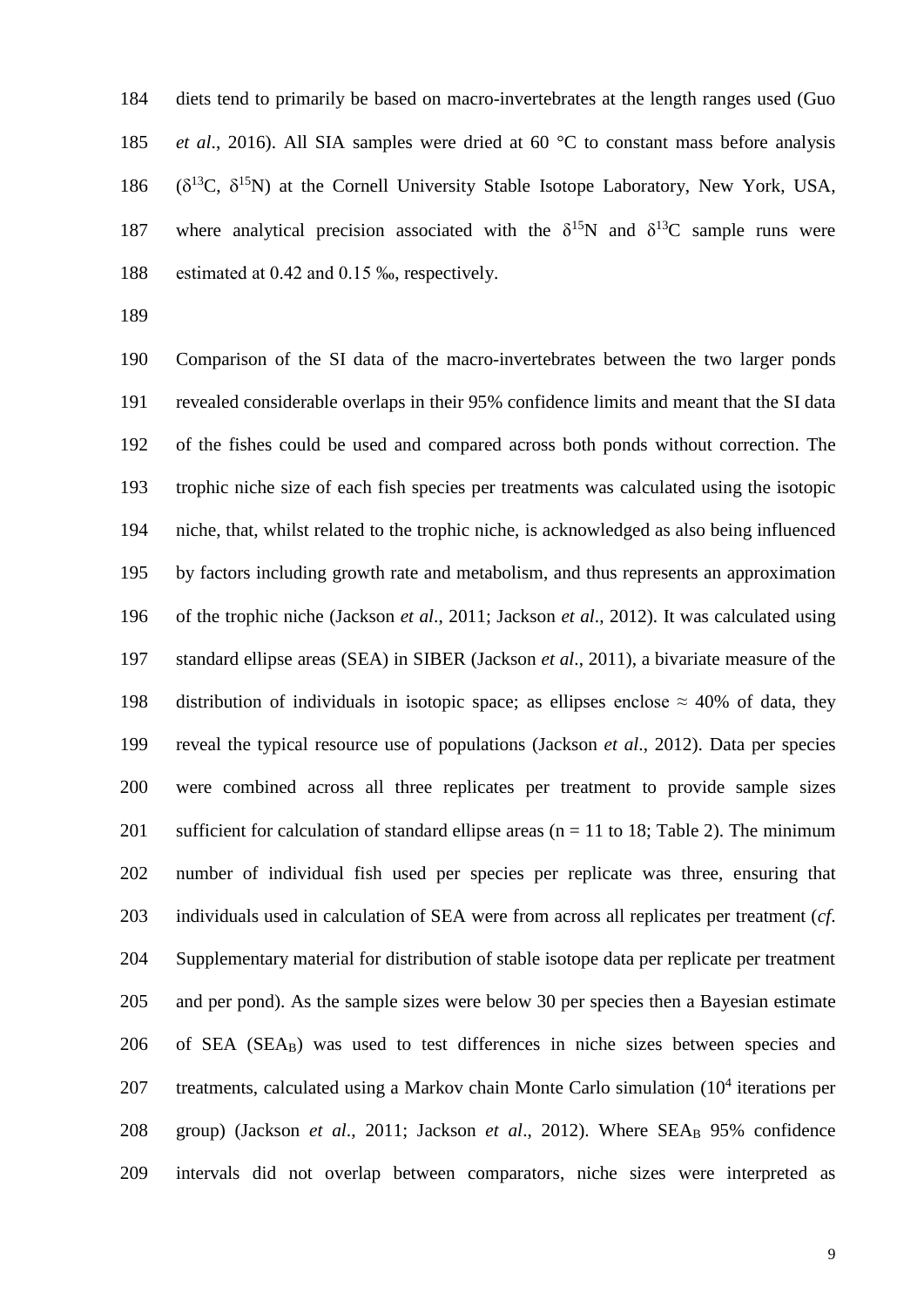significantly different. To calculate isotopic niche overlap (%) between the species, SEA<sub>c</sub> was used, where the subscript 'c' indicates application of a small sample size correction (Jackson *et al*., 2012).

214 To test differences in SI data between species and treatments,  $\delta^{15}N$  was converted to 215 trophic position (TP), where  $TP_i = [(\delta^{15}N_i - \delta^{15}N_{base})/3.4]+2$  (TP<sub>i</sub> = trophic position of 216 the individual fish,  $\delta^{15}N_i =$  fish isotopic ratio,  $\delta^{15}N_{base} =$  mean macro-invertebrate 217 isotopic ratio,  $3.4$  = discrimination between trophic levels, and  $2$  = trophic position of 218 baseline macro-invertebrates) (Tran *et al.*, 2015). For each species, TP and  $\delta^{13}C$  data were tested for differences between treatments using linear mixed effects models (LMEM). Due to the format of these data (i.e. treatments with replicates, with replicates 221 providing data from individual fish), using data from individual fish as replicates would inflate the residual degrees of freedom and so models were fitted with pond enclosure as a random effect to avoid pseudo-replication (Tran *et al*., 2015). Differences between species and treatments were then assessed using estimated marginal means and pairwise comparisons (Bonferroni adjustments for multiple comparisons). The same model structure tested differences in growth rate for each species per treatment, where the growth rates of the fish species in each replicate per treatment was assessed using 228 incremental length (IL), calculated from  $[(Lt+1-Lt)/t]/n$ , where Lt = total initial length, 229 Lt+1 = total final length, t = number of days, n = number of fish.

#### **Results**

 Across the allopatric and sympatric treatments, the 95% confidence limits of the isotopic niches (as SEAB) of each species indicated that their niche sizes were not significantly different between allopatry and sympatry (Fig. 1; Table 2). The LMEMs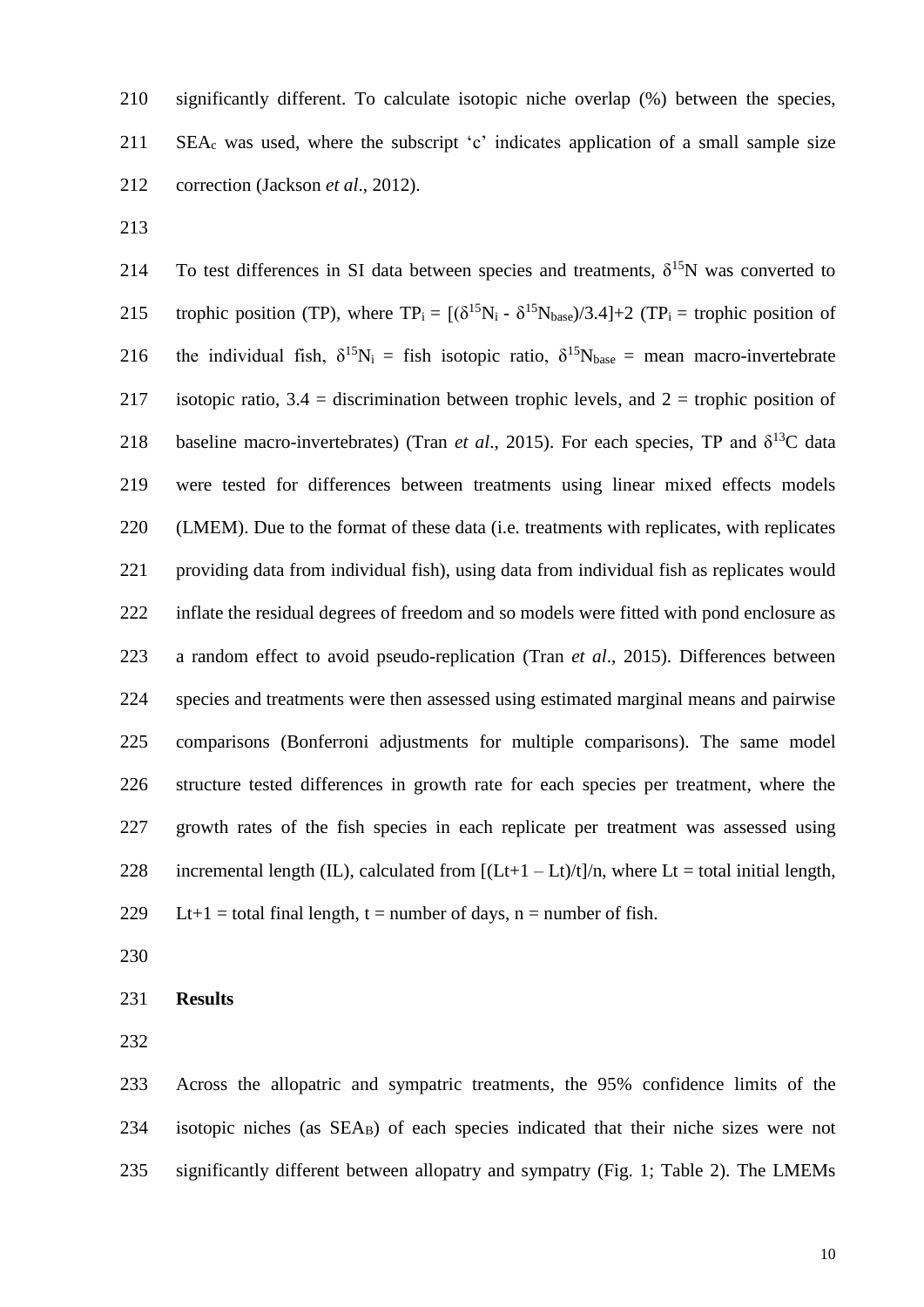236 testing the influence of species and treatment on TP and  $\delta^{13}$ C were, however, generally significant (Table 3). These models indicated that TP of *C. carassius* was significantly 238 lower in allopatry than when in sympatry with *C. carpio*  $(P < 0.01)$ . This shift was, 239 however, not apparent when they were sympatric with *C. auratus* ( $P = 0.53$ ; Table 3; 240 Fig. 1). The TP and  $\delta^{13}C$  of *C. carpio* were both significantly higher in allopatry than when in sympatry with either *C. carassius* or *C. auratus* (Table 3; Fig. 1). Thus, whilst there were no significant differences in isotopic niche sizes across the treatments, there were some significant differences in the positions of these niches in isotopic space (Table 2, 3; Fig. 1).

 Regarding the sharing of isotopic niches (as SEAc), between species, the allopatric treatments of *C. carassius* and *C. carpio* were discrete from each other in isotopic space and this partitioning remained when the two species were in sympatry (Fig. 1). The isotopic niches of *C. carassius* and *C. auratus* overlapped by 38% in allopatry, with this overlap also apparent in sympatry where they shared 34% of their niches (Fig. 1). By contrast, the isotopic niches of *C. auratus* and *C. carpio* did not overlap in allopatry, but did in sympatry, where *C. carpio* shared 50% of *C. auratus* isotopic niche (Fig. 1).

 The growth rates of the fishes, as incremental lengths, revealed that the influence of treatment on growth rate was significant for each species (LMEM: *P* < 0.01 in all cases). The growth rates of allopatric *C. carassius* and *C. auratus* were not significantly 257 different to when they were in sympatry  $(P = 0.63)$ , despite the sharing of their isotopic niches (Fig. 1, 2). However, the growth rates of both species were significantly reduced 259 when they were sympatric with *C. carpio* (*C. carassius*:  $P < 0.01$ ; C. auratus:  $P = 0.02$ ; Table 1; Fig. 2). In contrast, the growth rates of *C. carpio* were significantly higher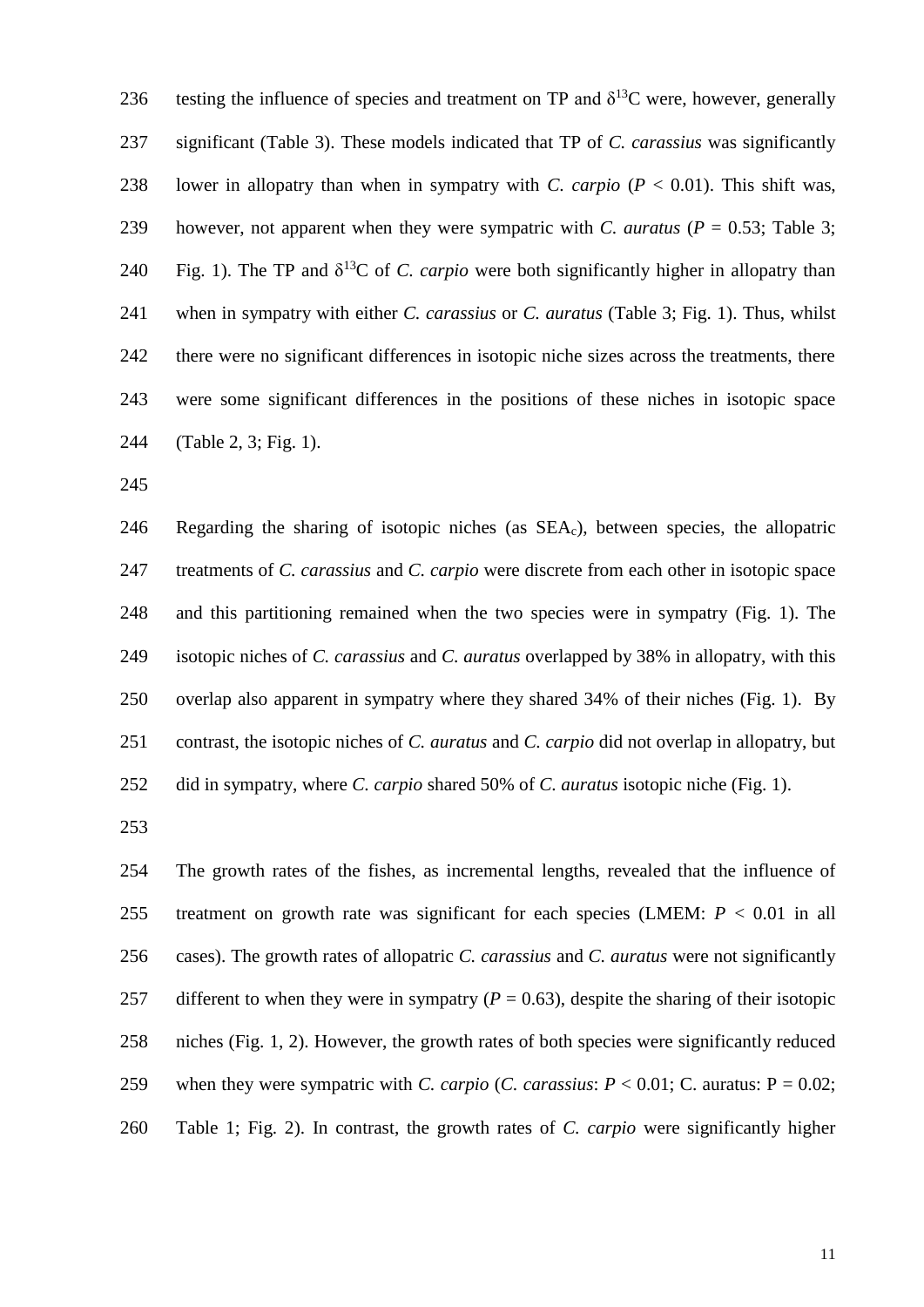261 when in sympatry with *C. carassius* ( $P = 0.03$ ) and *C. auratus* ( $P = 0.05$ ) when compared with allopatry (Fig. 2).

**Discussion**

 This *in situ* experiment assessed how the trophic ecology of native *C. carassius* was affected by invasive *C. carpio*, and how the invasion impacts of *C. carpio* compared with *C. auratus*, another globally invasive freshwater fish. Contrary to the prediction, the trophic niche sizes of the *Carassius* fishes were not significantly different between allopatry and sympatry with *C. carpio*. Conversely, it was the positions of these niches in isotopic space that were affected; the *C. carpio* isotopic niche was at a lower trophic position in sympatry with both *Carassius* fishes. This resulted in the displacement of the *C. carassius* niche to a higher trophic position, perhaps through competitive exclusion. These niche shifts impacted the growth of all species, with increasing growth rates for *C. carpio* compared to allopatry but depressing those of both *Carassius* species. Thus, as per the prediction, biotic resistance to *C. carpio* by *C. carassius* was negligible, with the ecological impacts on *C. carassius* being considerably stronger from *C. carpio* than *C. auratus*. Impacts of the invaders on macrophyte abundance were not detected in the enclosures, perhaps due to their small body sizes at the start of the experiment. Thus, the trophic impacts that are discussed subsequently focus on the intra- and inter-specific interactions of the fishes, and their exploitation of prey communities.

 *Cyprinus carpio* is already recognised as a globally invasive, high impact species (Weber & Brown, 2009), being listed on the 'World's 100 worst invasive species' (Lowe *et al*., 2000). In the experiment, the re-organisation of the trophic structure by invasive *C. carpio* across the different treatments impacted the ecology of both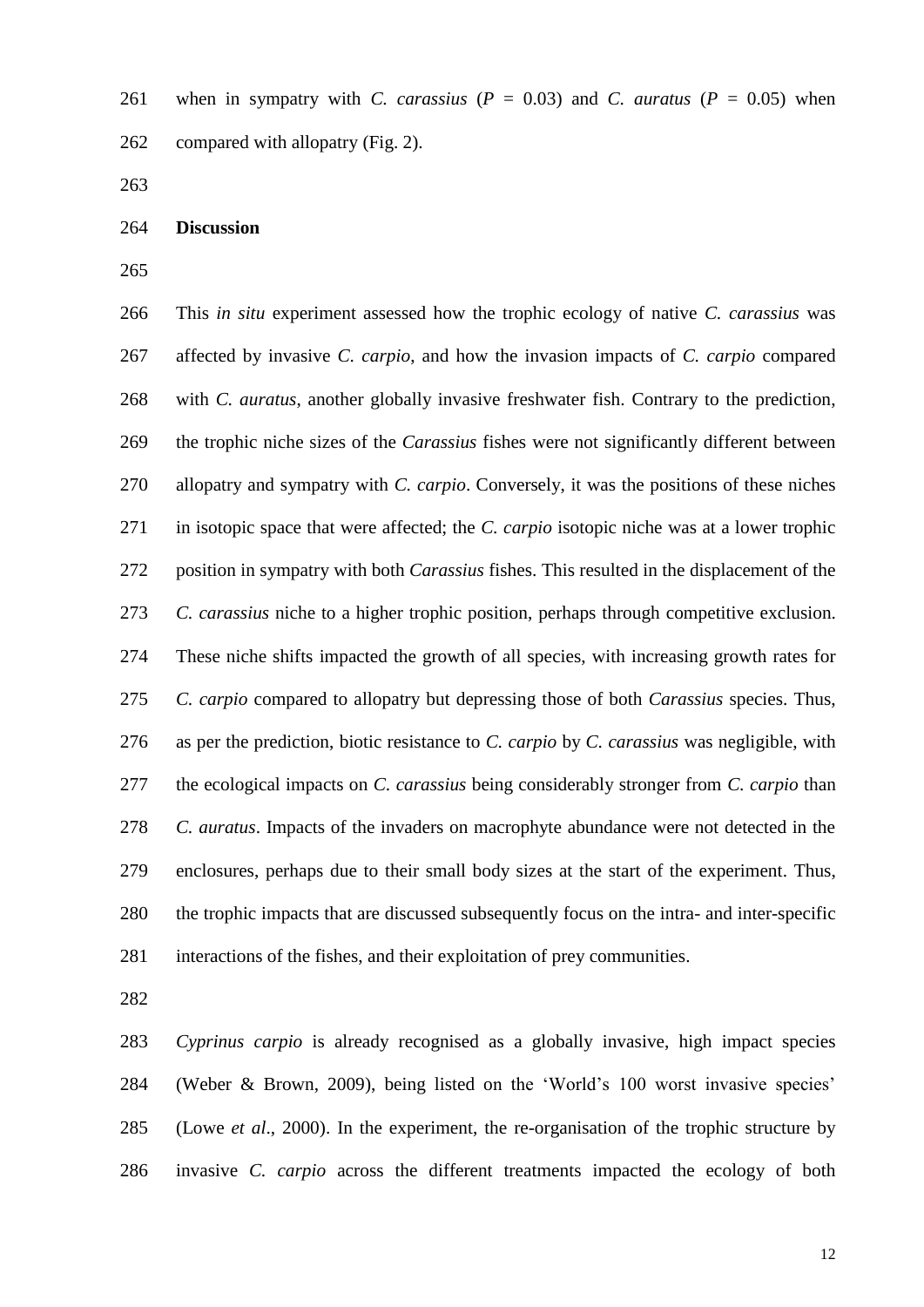*Carassius* species. This consequence complements other studies that have revealed substantial ecological impacts by *C. carpio* on invaded freshwater ecosystems (Weber & Brown, 2011). Indeed, *C. carpio* are recognised as a pest species in countries including South Africa (Roberts *et al*., 1995) and Australia (Koehn, 2004), where the severity of their impacts is such that Koi Herpes Virus is likely to be released to assist control and eradication efforts (McColl, Cooke & Sunarto, 2014; Di Giallonardo *et al*., 2015). *Carassius* fishes and *C. carpio* are increasingly occurring in sympatry in invaded regions (Britton *et al*., 2010), with both invaders present in many European countries, including Belgium (Verreycken *et al*., 2007) and Spain (Elvira & Almodóvar, 2001). Both *C. auratus* and *C. carpio* can have engineering impacts on invaded habitats, including macrophyte loss (Richardson, Whorisky & Roy, 1995; Weber & Brown, 2009), thus additive or synergistic impacts could result in waters which they co-habit. In our study, however, similar ecological impacts from *C. carpio* were recorded for *C. auratus* and *C. carassius*, suggesting that the outcome of invasions would be dominance by *C. carpio*, with the *Carassius* fishes being impacted as a result. It is anticipated that this would primarily be via competitive interactions, at least in juvenile fishes, with this aligned to Weber and Brown (2017) who suggested that the impacts of *C. carpio* juveniles on native fish mainly occurs under food limitation. Adult *C. carpio*, a life- stage not studied here, had more substantial impacts on native fish recruitment (Weber & Brown, 2017), with Britton (2012) revealing that the mechanism of *C. carpio* suppressing recruitment of other fishes was piscivory of young-of-the-year.

 Despite this catalogue of ecological impacts of *C. carpio*, in much of Northwest Europe, including in England and Wales, *C. carpio* is used to enhance recreational catch-and release fisheries, with many fish stocked into angling ponds (Britton *et al*., 2010). This is despite predictions that climate change is likely to increase their ability to develop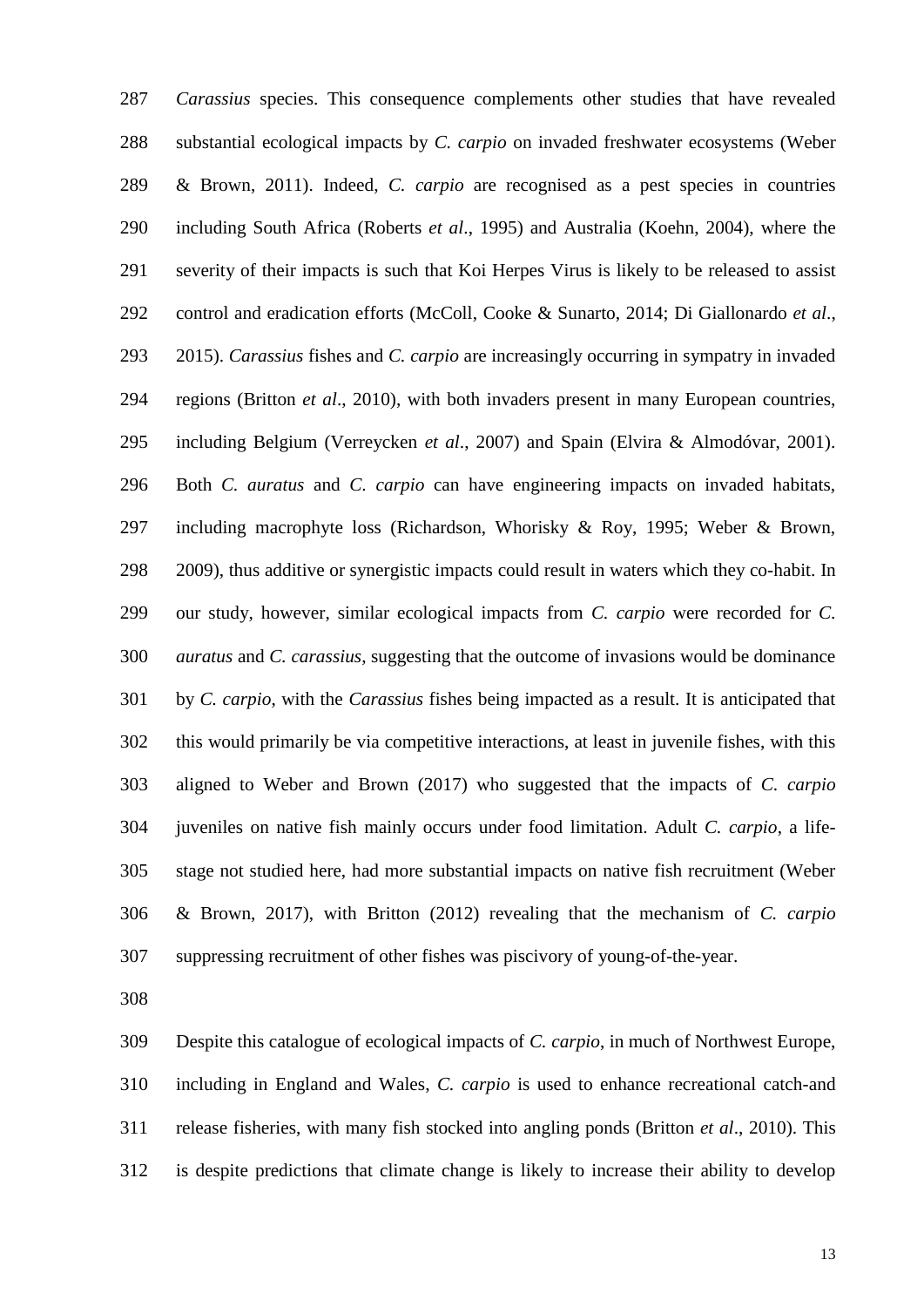invasive populations (Ruiz-Navarro, Gillingham & Britton, 2016). In contrast to *C. carpio*, the experiment results suggested the ecological impacts of *C. auratus* on *C. carassius* were low, with little indication that sharing of trophic space results in depressed growth rates. However, the genetic impacts for native *C. carassius* from introduced *C. auratus* can be substantial, with high genetic introgression via hybridisation that threatens the status of native populations (Hänfling *et al*., 2005; Wouter *et al*., 2012). In England at least, *C. auratus* is still used as a fish to supplement the fishery performance of angling ponds, at least where their escape into the wider environment is not possible (Britton *et al*., 2010). The trophic similarity of the *Carassius* fishes in the experiment also potentially suggests that *C. auratus* could displace *C. carassius* in circumstances where resources are limiting, although this remains speculative.

 The plasticity in the isotopic niche of *C. carpio* between allopatry and sympatry involved sympatric fish feeding at a lower tropic position but having faster growth rates. The theoretical framework of the study focused on the consequences of inter-specific competition for food resources between the fishes with testing of whether there were alterations in niche size as competitive interactions with other species increased (Svanbäck & Bolnick, 2007; Bolnick *et al*., 2010). However, the advantage of using fish as model species is that their indeterminate growth makes it possible to measure their growth rates and correlate them with competitive success (Ward, Webster & Hart, 2006). Correspondingly, that the growth rates of *C. carpio* were elevated in sympatry compared to allopatry suggests that the primary competitive process that resulted in the reorganisation of the trophic structure of the experimental treatment was more likely to be intra-specific than inter-specific. Thus, in the allopatric treatment where *C. carpio*  growth rates were depressed, the intra-specific interactions were sufficiently intense to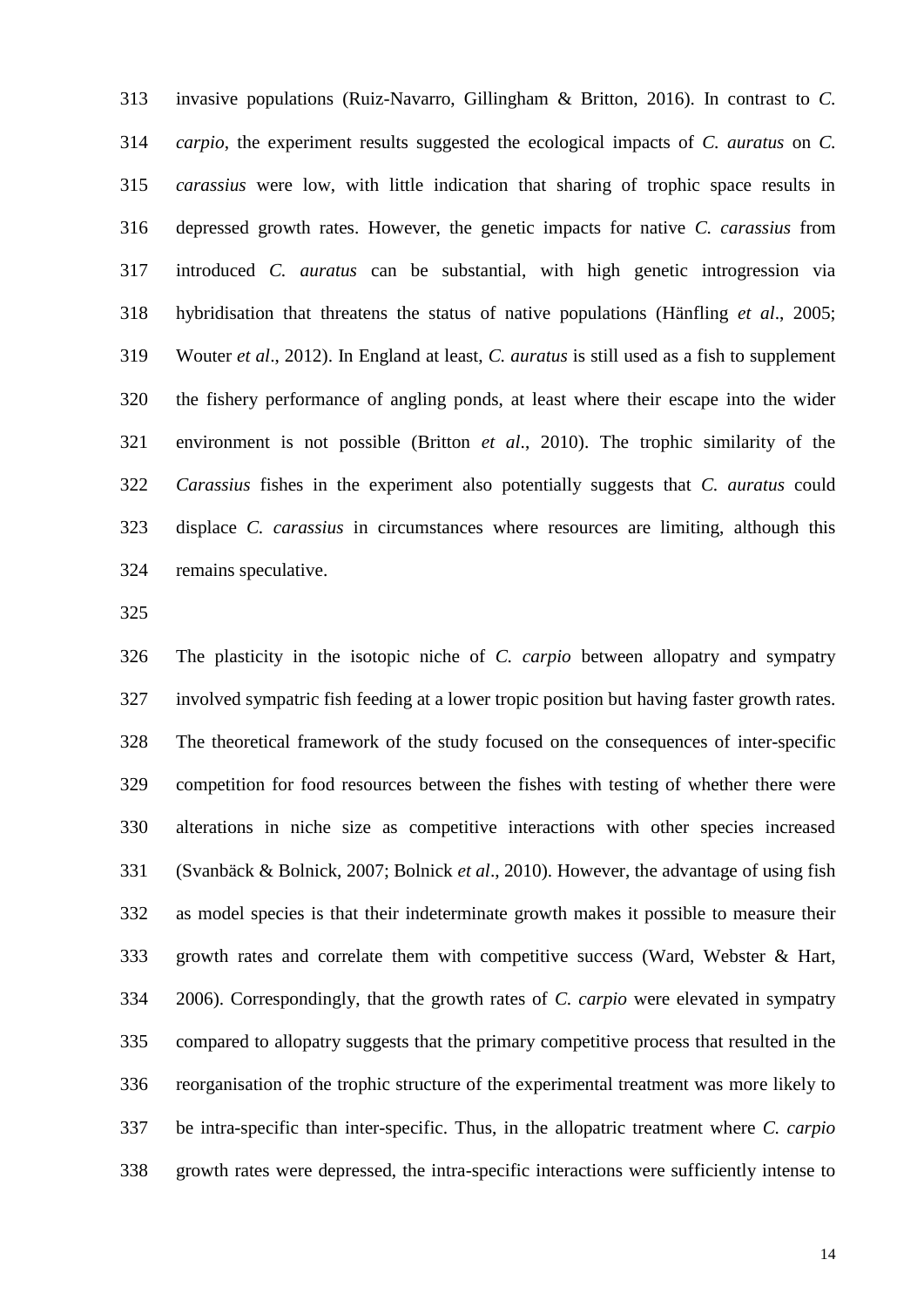result in their exploitation of alternative food resources, shifting their isotopic niche to a higher trophic level. A possible explanation is that when in allopatry, the *C. carpio* soon exhausted their typical benthic food resources, forcing their shift to alternative resources, such as those from prey items entering the enclosures from the larger ponds, with these sufficient to result in the shift in their isotopic niche but insufficient to support their growth rates as per the sympatric treatments. Given the less intense intra- specific interactions in sympatry, then their preferred niche position was lower in the food web and their growth rates were correspondingly higher. This then had the effect of displacing the isotopic niche of co-habiting *C. carassius* to a higher trophic position, with this sufficient to depress their growth rates compared to allopatry. This suggests some complexity in the intra- and inter-specific interactions of these fishes, with further experiments, including use of different densities and biomass per species per treatment, required to fully understand the ecological processes driving these impacts.

 A recent tank aquaria experiment revealed when food supply was limited, the competitive interactions between *C. auratus* and *C. carassius* were asymmetric and resulted in depressed *C. carassius* growth (Busst & Britton, 2015). Here, however, the trophic and growth consequences for *C. carassius* from *C. auratus* were negligible, despite their isotopic niches overlapping considerably and being contrary to ecological theory on how niche sizes respond to resource sharing between natives and invaders (e.g. Svanbäck & Bolnick, 2007; Bolnick *et al*., 2010; Jackson & Britton, 2014). These results suggest that although the fishes were occupying similar niches, their food resources were not limiting or were at least sufficient to maintain their growth rates, thus there was no requirement for either species to alter their niche sizes in sympatry (Svanbäck & Bolnick, 2007; Bolnick *et al*., 2010).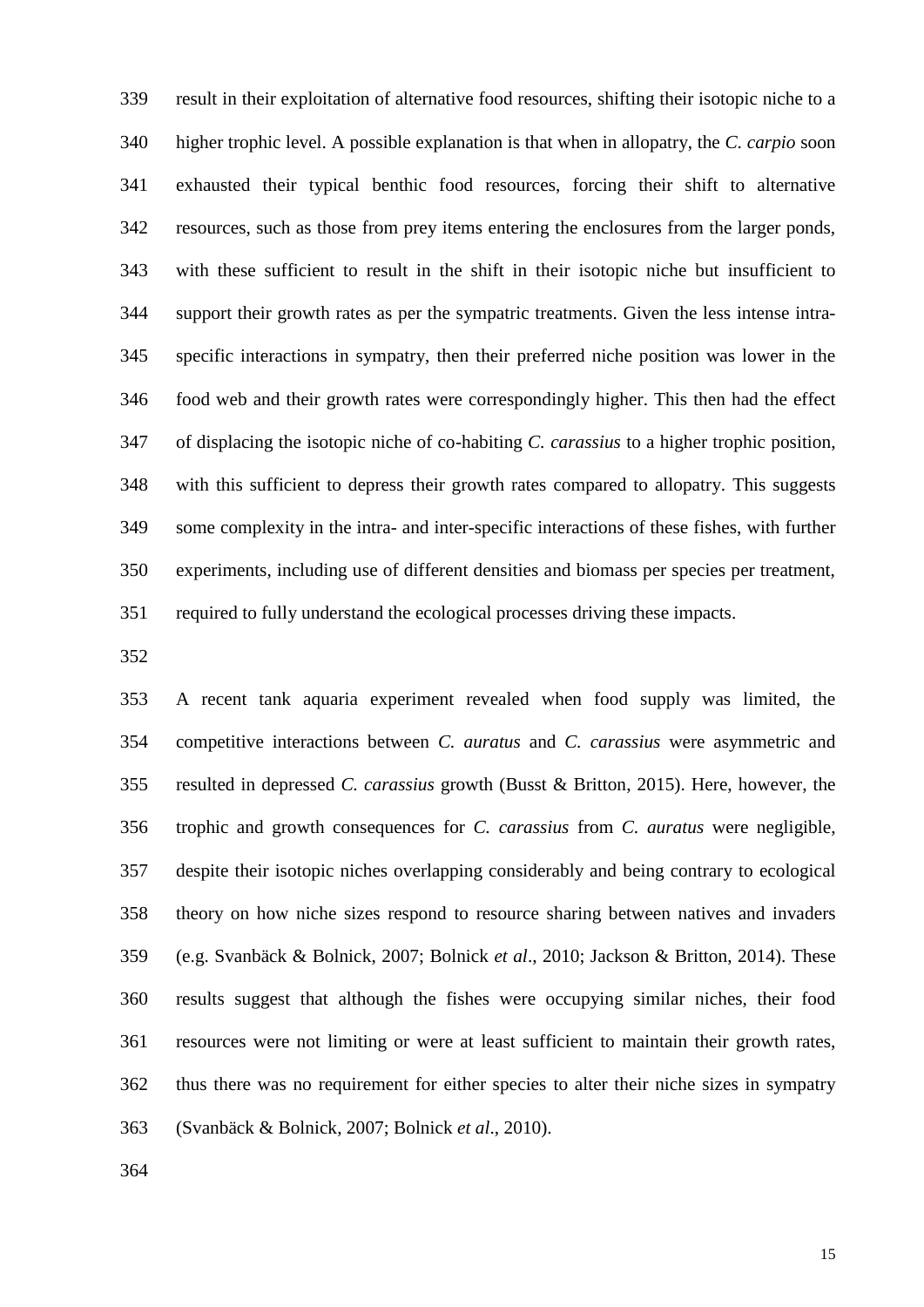In entirety, these results of the experiment add to an increasing literature base over how invasive fishes trophically integrate into native fish communities. For the Asian invader *Pseudorasbora parva* (Cyprinidae), strong patterns of isotopic niche divergence were apparent with native fishes in both allopatry and sympatry, with smaller niche sizes in sympatry (Tran *et al*., 2015). For the North American pumpkinseed *Lepomis gibbosus* (Centrarchidae), reductions in isotopic niche size were demonstrated in three native pond fishes in sympatry (Copp *et al*., 2017). However, for riverine populations, strong habitat partitioning with brown trout *Salmo trutta* (Salmonidae) resulted in minimal trophic interactions between the two species (Jackson *et al*., 2016). These studies thus emphasise the strong species-specificity in the trophic interactions between invasive and native fishes, and highlight that even where species appear functionally similar, this does not necessarily serve as a strong predictor of the outcomes of resource sharing and competitive interactions (Tran *et al*., 2015; Copp *et al*., 2017).

 The results from these enclosure experiments contrast with the results of a previous cohabitation aquaria experiment on the same fishes (*cf*. Busst & Britton, 2015). This is important, given that patterns detected in ecological experiments completed under controlled conditions do not always match those that manifest in more complex contexts (Korsu, Huusko & Muotta, 2009; Spivak, Vanni & Mette, 2011). The relatively intense competitive interactions of the fishes in the aquaria experiments of Busst and Britton (2015) that resulted in depressed growth rates of *C. carassius* in the presence of both invaders were only apparent in the pond enclosures in *C. carpio* presence. Given the larger spatial scale, longer time period and availability of a range of natural food resources, it is argued that the results from this pond enclosure experiment were more likely to scale up and represent the impacts of the invaders on wild *C. carassius* than the aquaria experiments. The enclosures were relatively small and thus there was still likely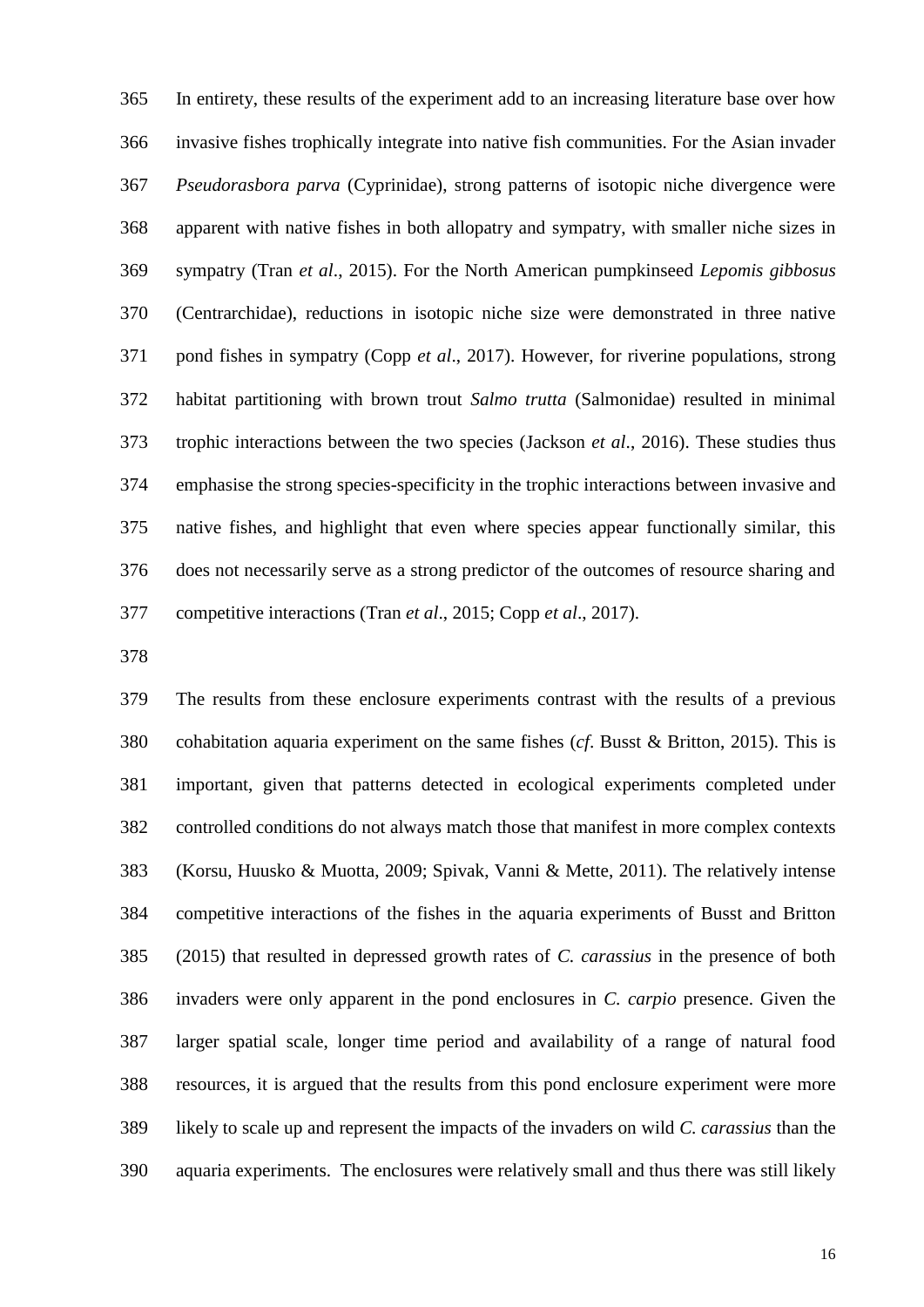to be some intensity in the interactions of the fishes, given their inability to utilise alternative habitats. Therefore, different outcomes, such as strong patterns of niche partitioning, could still develop between the fishes if larger experimental units were used (e.g. larger enclosures or pond-scale experiments). Nevertheless, for this experiment, it can be concluded that the ecological impacts of invasive *C. carpio* for invaded freshwaters can include trophic impacts on threatened native species, adding to the already substantial literature base on their harmful effects.

**References**

 Alexander M.E., Dick J.T., Weyl O.L., Robinson T.B. & Richardson D.M. (2014) Existing and emerging high impact invasive species are characterized by higher functional responses than natives. *Biology Letters,* **10**, p.20130946.

Alofs K.M. & Jackson D.A. (2014) Meta‐ analysis suggests biotic resistance in

 freshwater environments is driven by consumption rather than competition. *Ecology*, **95**, 3259-3270.

 Bašić T. & Britton J.R. (2016) Characterising the trophic niches of stocked and resident cyprinid fishes: consistency in partitioning over time, space and body sizes. *Ecology and Evolution,* **6**, 5093–5104.

Bolnick D.I., Ingram T., Stutz W.E., Snowberg L.K., Lau O.L. & Paull J.S. (2010)

Ecological release from interspecific competition leads to decoupled changes in

 population and individual niche width. *Proceedings of the Royal Society of London: Biological Sciences*, **277**, 1789-1797.

 Britton J.R. (2012) Testing strength of biotic resistance against an introduced fish: inter- specific competition or predation through facultative piscivory? *PloS one*, **7**, p.e31707.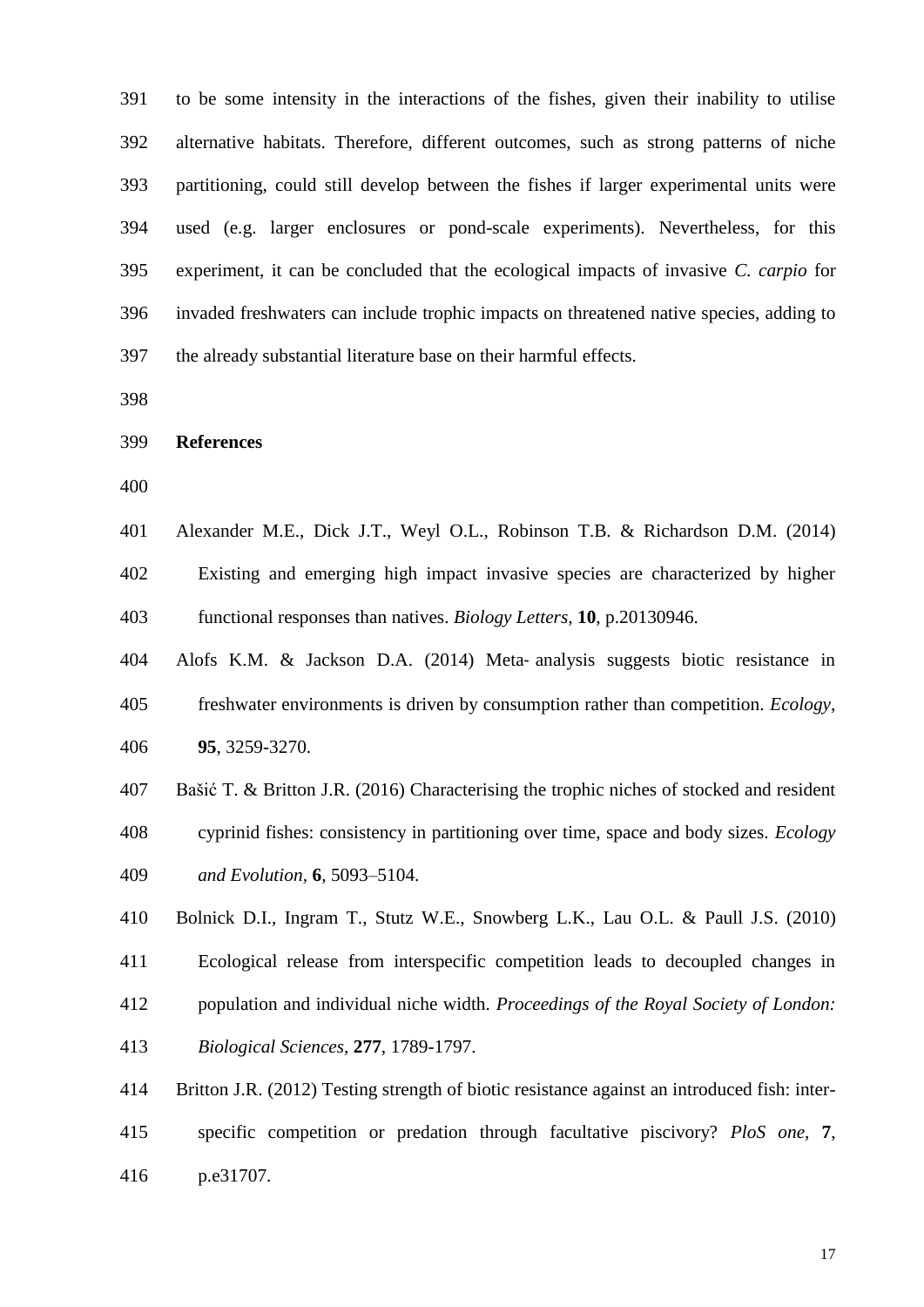- Britton J.R., Boar R.R., Grey J., Foster J., Lugonzo J. & Harper D.M. (2007) From introduction to fishery dominance: the initial impacts of the invasive carp *Cyprinus carpio* in Lake Naivasha, Kenya, 1999 to 2006. *Journal of Fish Biology*, **71**, 239- 257.
- 421 Britton J.R., Cucherousset J., Davies G.D., Godard M.J. & Copp G.H. (2010) Non- native fishes and climate change: predicting species responses to warming temperatures in a temperate region. *Freshwater Biology*, **55**, 1130-1141.
- Britton J.R., Gozlan R.E. & Copp G.H. (2011) Managing non‐ native fish in the environment. *Fish and Fisheries,* **12**, 256-274.
- Busst G. & Britton J.R. (2015) Quantifying the growth consequences for crucian carp
- *Carassius carassius* of competition from non-native fishes. *Ecology of Freshwater Fish*, **24**, 489-492.
- Catford J.A., Jansson R. & Nilsson C. (2009) Reducing redundancy in invasion ecology
- by integrating hypotheses into a single theoretical framework. *Diversity and Distributions*, **15**, 22-40.
- Copp G.H., Vilizzi L., Mumford J., Fenwick G.V., Godard M.J. & Gozlan R.E. (2009)
- Calibration of FISK, an invasiveness screening tool for non-native freshwater fishes. *Risk Analysis*, **29**, 457-467.
- Copp G.H., Russell I.C., Peeler E.J., Gherardi F., Tricarico E., Macleod A., Cowx I.G.,
- Nunn A.D., Occhipinti-Ambrogi A., Savini D. & Mumford J. (2016) European Non-
- native Species in Aquaculture Risk Analysis Scheme–a summary of assessment
- protocols and decision support tools for use of alien species in aquaculture. *Fisheries Management and Ecology*, **23**, 1–11.
- Copp G.H., Britton J.R., Guo Z., Edmonds-Brown V.R., Pegg J., Vilizzi L. & Davison
- P.I. (2017) Trophic consequences of non-native pumpkinseed *Lepomis gibbosus* for
- native pond fishes. *Biological Invasions*, **19**, 25-41.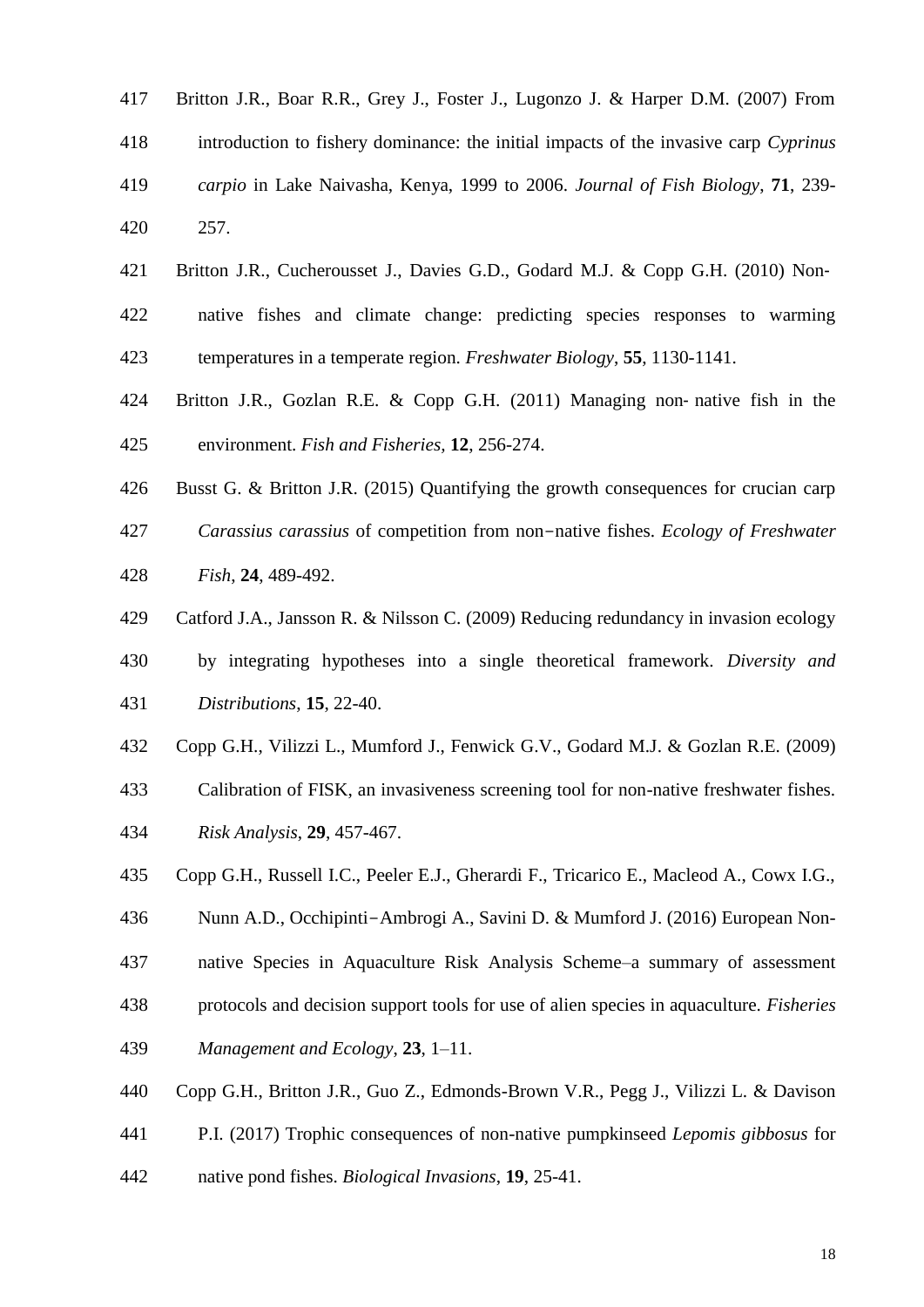- Di Giallonardo F. & Holmes E.C. (2015) Exploring Host–Pathogen Interactions through Biological Control. *PLoS Pathogens*, 11, p.e1004865.
- Dick J.T.A., Laverty C., Lennon J.J., Barrios-O'Neill D., Mensink P.J., Britton J.R.,
- Médoc V., Boets P., Alexander M.E., Taylor N.G., Dunn A.M., Hatcher M.J.,
- Rosewarne P.J., Crookes S., MacIsaac H.J., Xu M., Ricciardi A., Wasserman R.J.,
- Ellender B.R., Weyl O.L.F., Lucy F.E., Banks P.B., Dodd J.A,. MacNeil C., Penk
- M.R., Aldridge D.C. & Caffrey J.M. (2017) Invader relative impact potential: a new
- metric to understand and predict the ecological impacts of existing, emerging and
- future invasive alien species. *Journal of Applied Ecology* DOI: 10.1111/1365-
- 2664.12849.
- Elvira B. & Almodóvar A. (2001) Freshwater fish introductions in Spain: facts and figures at the beginning of the 21st century*. Journal of Fish Biology*, **59**, 323–331.
- García-Berthou E. (2001) Size-and depth-dependent variation in habitat and diet of the common carp (*Cyprinus carpio*). *Aquatic Sciences*, **63**, 466-476.
- Gozlan R.E., Britton J.R., Cowx I.G. & Copp G.H. (2010) Current knowledge on non‐
- native freshwater fish introductions. *Journal of Fish Biology*, **76**, 751-786
- Guo Z., Sheath D., Amat-Trigo F. & Britton J.R. (2016) Comparative functional responses of native and high impacting invasive fishes: impact predictions for native
- prey populations. *Ecology of Freshwater Fish* DOI: 10.1111/eff.12297
- Gutmann Roberts C.*,* Bašić T.*,* Amat Trigo F. & Britton J.R*.* (2017) Trophic consequences for riverine cyprinid fishes of angler subsidies based on marine-derived nutrients*. Freshwater Biology* DOI: 10.1111/fwb.12910.
- Hänfling B., Bolton P., Harley M. & Carvalho G.R. (2005) A molecular approach to detect hybridisation between crucian carp (*Carassius carassius*) and non-indigenous
- carp species (*Carassius* spp. and *Cyprinus carpio*). *Freshwater Biology,* **50**, 403-417.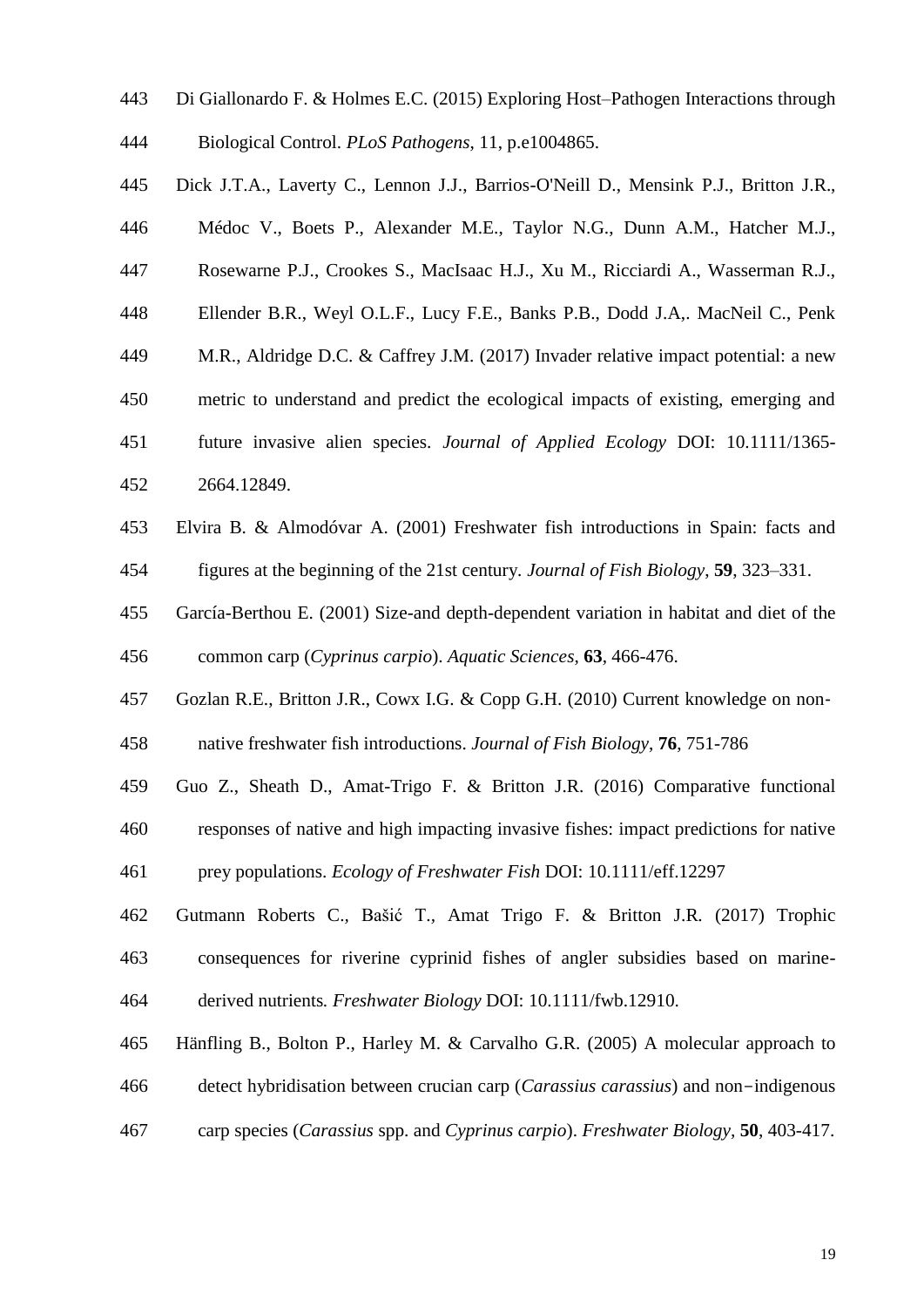- Jackson A.L., Inger R., Parnell A.C. & Bearhop S. (2011) Comparing isotopic niche widths among and within communities: SIBER–Stable Isotope Bayesian Ellipses in
- R. *Journal of Animal Ecology*, **80,** 595-602.
- Jackson M.C., Donohue I., Jackson A.L., Britton J.R., Harper D.M. & Grey J. (2012)
- Population-level metrics of trophic structure based on stable isotopes and their application to invasion ecology. *PloS One*, **7**, e31757.
- Jackson M.C. & Britton J.R. (2014) Divergence in the trophic niche of sympatric freshwater invaders. *Biological Invasions*, **16**, 1095-1103.
- Jackson M.C., Britton J.R., Cucherousset J., Guo Z., Stakėnas S., Gozlan R.E., Godard
- M.G., Roussel J.M. & Copp G.H. (2016) Do non-native pumpkinseed Lepomis
- gibbosus affect the growth, diet and trophic niche breadth of native brown trout *Salmo trutta*? *Hydrobiologia*, **772**, 63-75.
- Jeffries D.L., Copp G.H., Lawson Handley L., Olsén K.H., Sayer C.D. & Hänfling B.
- (2016) Comparing RADseq and microsatellites to infer complex phylogeographic
- patterns, an empirical perspective in the Crucian carp, *Carassius carassius*, L.
- *Molecular Ecology*, **25**, 2997-3018.
- Koehn J.D. (2004) Carp (*Cyprinus carpio*) as a powerful invader in Australian waterways. *Freshwater Biology*, **49**, 882-894.
- Korsu K., Huusko A. & Muotka T. (2009) Does the introduced brook trout (*Salvelinus*
- *fontinalis*) affect growth of the native brown trout (*Salmo trutta*)? *Naturwissenschaften*, **96**, 347-353.
- Lorenzoni M., Corboli M., Ghetti L., Pedicillo G. & Carosi A. (2007) Growth and
- reproduction of the goldfish Carassius auratus: a case study from Italy. In Gherardi F.
- (ed.) *Biological invaders in inland waters: Profiles, distribution, and threats*. Springer Netherlands. pp. 259-273.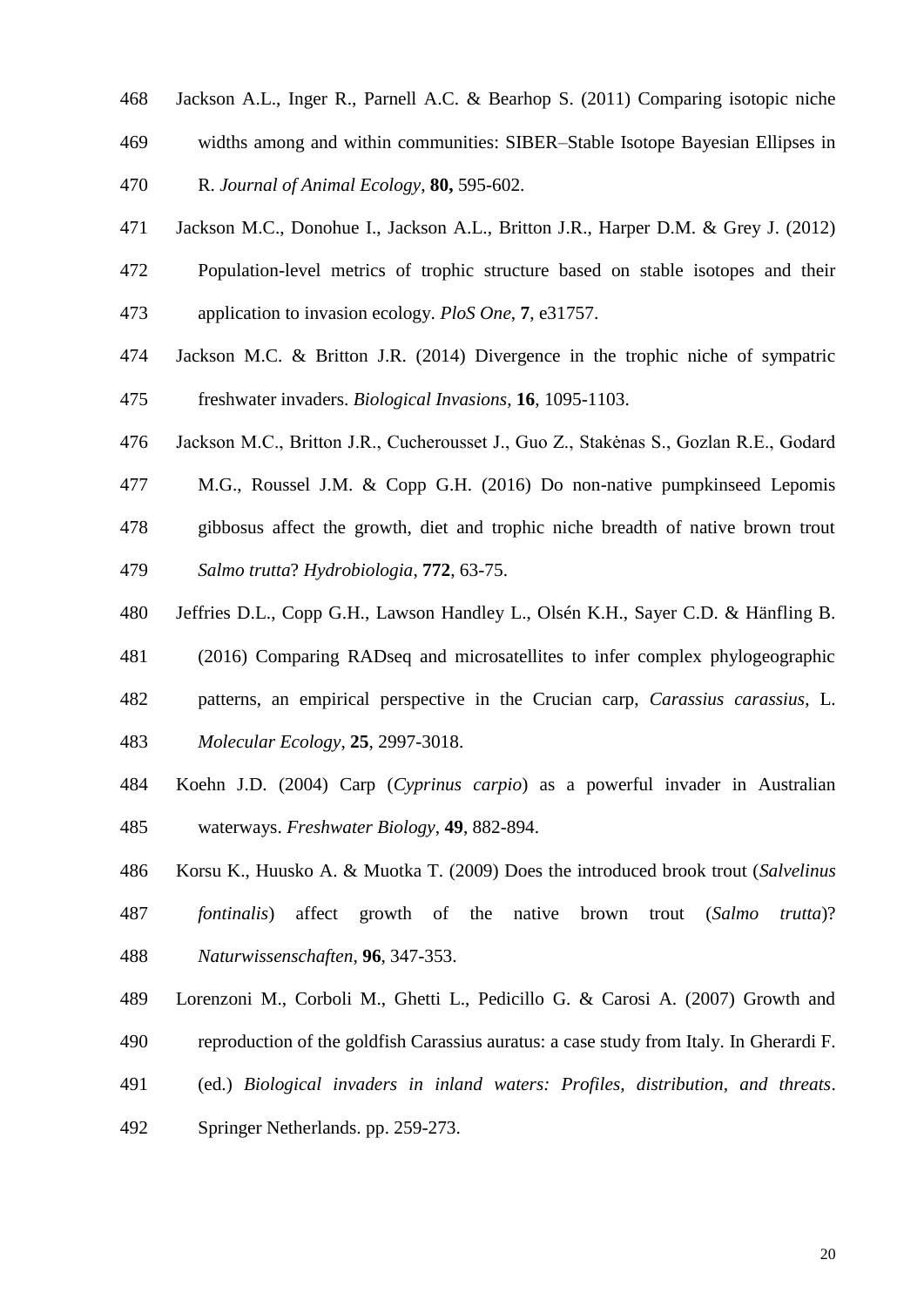- Lowe S., Browne M., Boudjelas S. & De Poorter M. (2000) 100 of the world's worst invasive alien species: a selection from the global invasive species database. http://s1.downloadmienphi.net/file/downloadfile2/169/1398476.pdf. Last accessed 10/03/2016.
- McColl K.A., Cooke B.D. & Sunarto A. (2014) Viral biocontrol of invasive vertebrates:
- Lessons from the past applied to cyprinid herpesvirus-3 and carp (*Cyprinus carpio*) control in Australia. *Biological Control*, **72**, 109-117.
- Parkos III J.J., Santucci Jr. V.J. & Wahl D.H. (2003) Effects of adult common carp
- (Cyprinus carpio) on multiple trophic levels in shallow mesocosms. *Canadian Journal of Fisheries and Aquatic Sciences*, **60**, 182-192.
- Richardson M. J., Whoriskey F. G. & Roy L. H. (1995) Turbidity generation and biological impacts of an exotic fish *Carassius auratus*, introduced into shallow seasonally anoxic ponds. *Journal of Fish Biology*, **47**, 576–58
- Roberts J., Chick A., Oswald L. & Thompson P. (1995) Effect of carp, *Cyprinus carpio*
- L., an exotic benthivorous fish, on aquatic plants and water quality in experimental
- ponds. *Marine and Freshwater Research*, **46**, 1171-1180.
- Ruiz-Navarro A., Gillingham P.K. & Britton J.R. (2016) Predicting shifts in the climate
- space of freshwater fishes in Great Britain due to climate change. *Biological Conservation*, **203**, 33-42.
- Simberloff D. *et al*. (2013) Impacts of biological invasions: what's what and the way forward. *Trends in Ecology and Evolution*, **28***,* 58-66.
- Spivak A.C., Vanni M.J. & Mette E.M. (2011) Moving on up: can results from simple
- aquatic mesocosm experiments be applied across broad spatial scales?. *Freshwater*
- *Biology*, **56**, 279-291.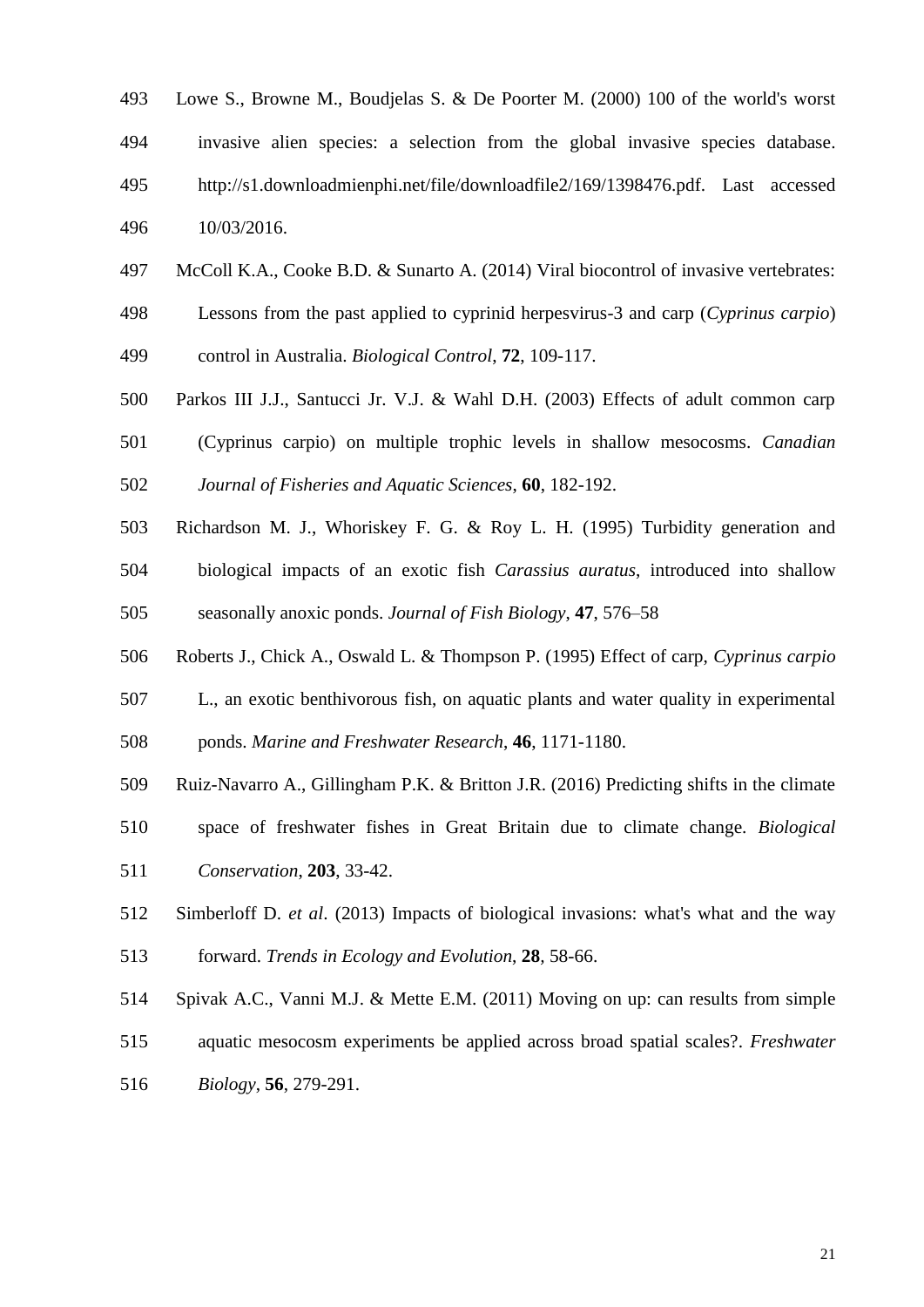- Svanbäck R. & Bolnick D.I. (2007) Intraspecific competition drives increased resource
- use diversity within a natural population. *Proceedings of the Royal Society of London: Biological Sciences*, **274**, 839-844.
- Tarkan A.S., Almeida D., Godard M.J., Gaygusuz Ö., Rylands M., Sayer C.D., Zięba G.
- 521 & Copp G.H. (2016) A review and meta- analysis of growth and life-history traits of
- a declining European freshwater fish, crucian carp Carassius carassius. *Aquatic*
- *Conservation: Marine and Freshwater Ecosystems*, **26,** 212-224.
- Tarkan A.S., Almeida D., Godard M.J., Gaygusuz Ö., Rylands M., Sayer C.D., Zięba G.
- & Copp G.H. (2016) A review and meta-analysis of growth and life-history traits of
- a declining European freshwater fish, crucian carp *Carassius carassius*. *Aquatic Conservation: Marine and Aquatic Ecosystems*, **26**, 212-224.
- Tarkan A.S., Copp G.H., Zięba G., Godard M.J. & Cucherousset J. (2009) Growth and
- reproduction of threatened native crucian carp *Carassius carassius* in small ponds of
- Epping Forest, south‐ east England. *Aquatic Conservation: Marine and Freshwater Ecosystems*, **19**, 797-805.
- Tarkan A.S., Cucherousset J., Zięba G., Godard M.J. & Copp G.H. (2010) Growth and
- reproduction of introduced goldfish *Carassius auratus* in small ponds of southeast England with and without native crucian carp *Carassius carassius*. *Journal of Applied Ichthyology*, **26**, 102-108.
- Thomas S.M. & Crowther T.W. (2015) Predicting rates of isotopic turnover across the
- animal kingdom: a synthesis of existing data. *Journal of Animal Ecology*, **84**, 861- 870.
- Tran T.N.Q., Jackson M.C., Sheath D., Verreycken H. & Britton J.R. (2015) Patterns of
- trophic niche divergence between invasive and native fishes in wild communities are
- predictable from mesocosm studies. *Journal of Animal Ecology*, **84**, 1071-1080.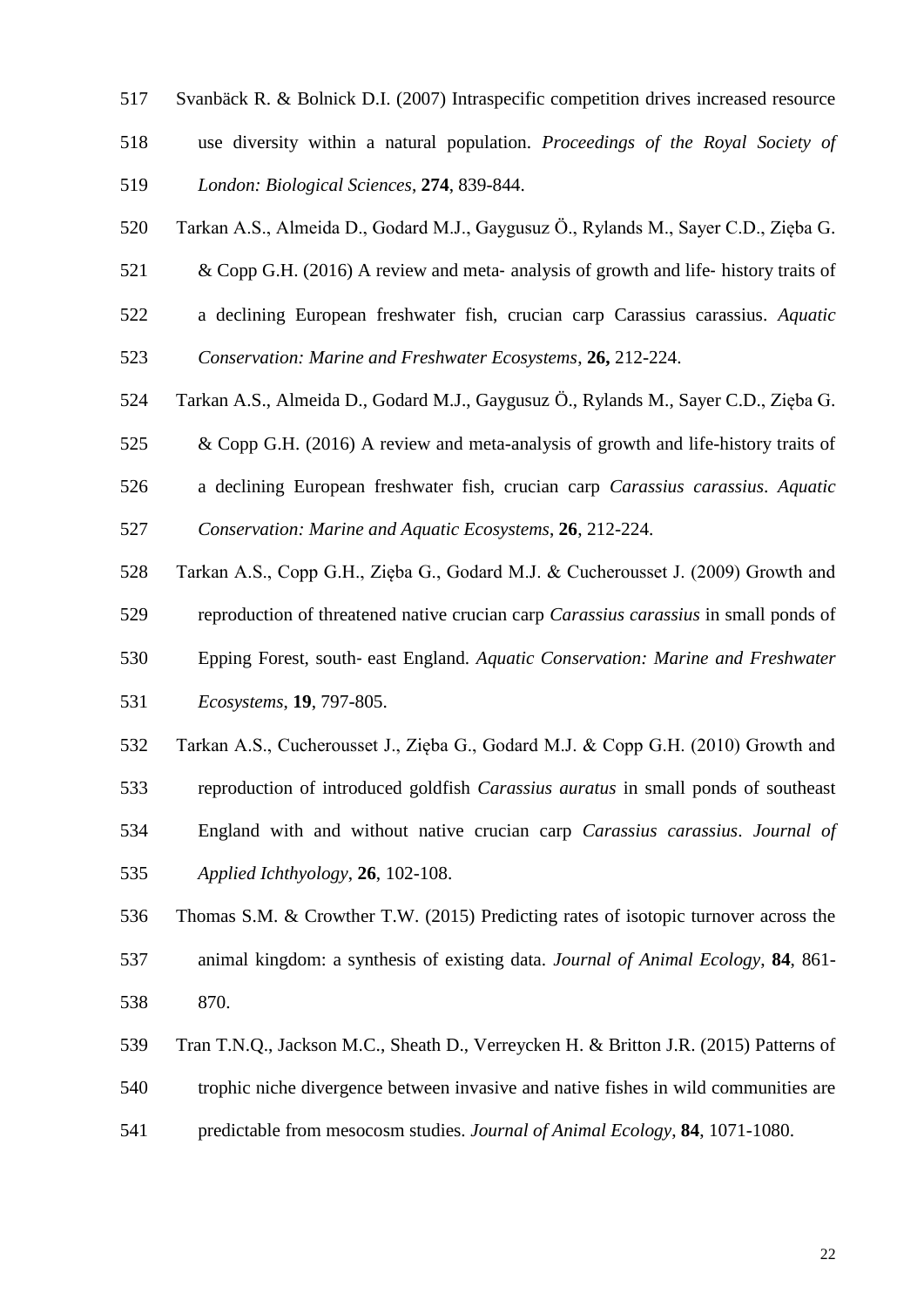- Van Valen L. (1965) Morphological variation and width of ecological niche. *American Naturalist,* **99**, 377-390.
- Ward A.J.W., Webster M.M. & Hart P.J.B. (2006) Intraspecific food competition in fishes. *Fish and Fisheries*, **7**, 231–261.
- Weber M.J. & Brown M.L. (2009) Effects of common carp on aquatic ecosystems 80
- years after "carp as a dominant": ecological insights for fisheries management. *Reviews in Fisheries Science,* **17**, 524-537.
- Weber M.J. & Brown M.L*.* (2017) Evaluating potential competitive bottlenecks
- between invasive common carp and native bluegill and yellow perch. *Ecology of*
- *Freshwater Fish* DOI: 10.1111/eff.12339*.*
- Wouters J., Janson S., Lusková V. & Olsén K.H. (2012) Molecular identification of
- hybrids of the invasive gibel carp *Carassius auratus gibelio* and crucian carp
- *Carassius carassius* in Swedish waters. *Journal of Fish Biology*, **80***,* 2595-2604.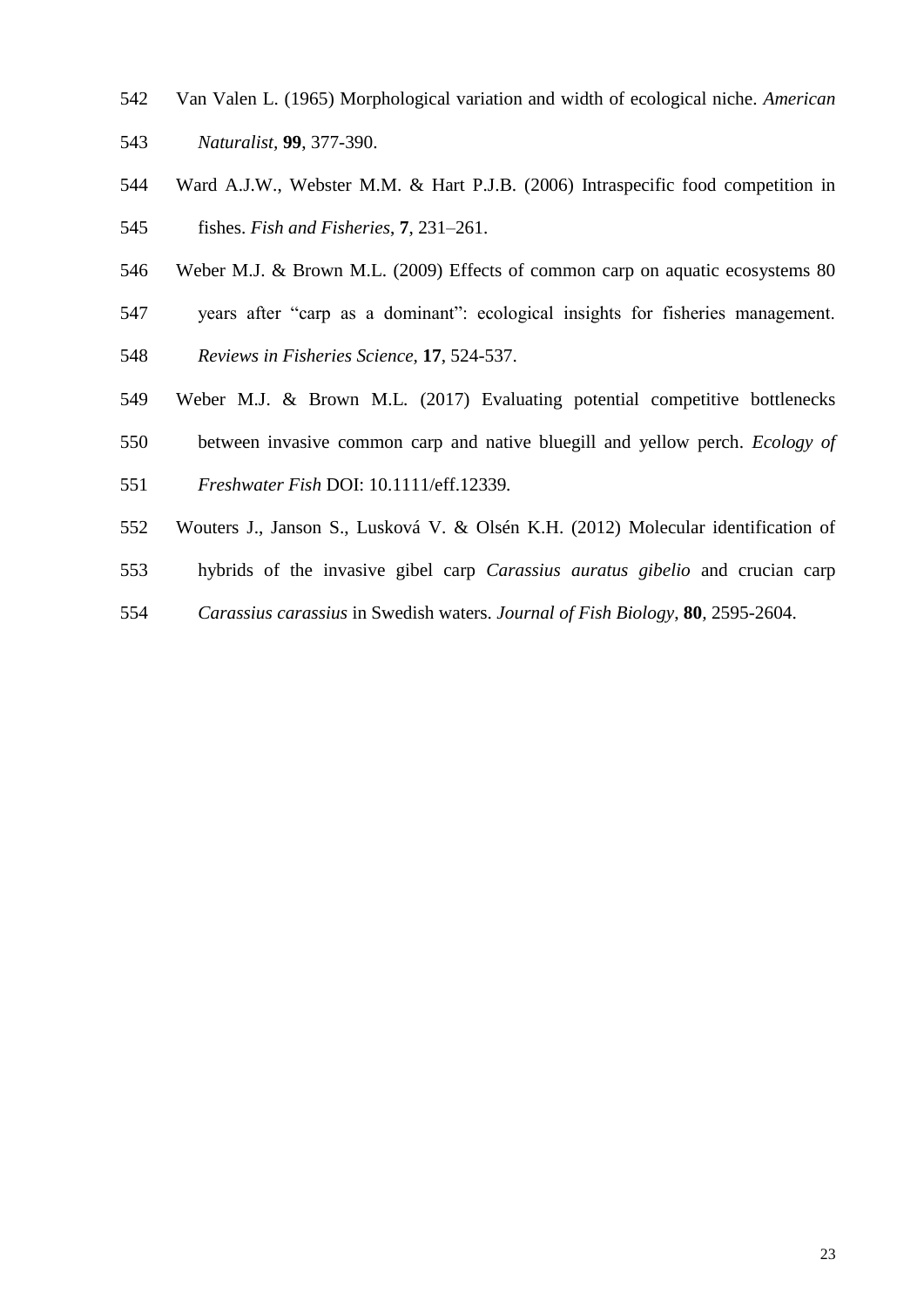**Table 1.** Mean initial and final fork lengths) of the fishes used in the pond enclosure experiment. Errors around the means represent standard errors.

| Species      | Context                          |              | Initial length |       |     |                  |      | Final length |     |                  |
|--------------|----------------------------------|--------------|----------------|-------|-----|------------------|------|--------------|-----|------------------|
|              |                                  |              | (mm)           |       |     | $\boldsymbol{n}$ | (mm) |              |     | $\boldsymbol{n}$ |
| C. carassius | Allopatric                       |              | 61.5           | $\pm$ | 1.3 | 24               | 77.0 | $\pm$        | 1.7 | 24               |
|              | Sympatric with <i>C. auratus</i> |              | 61.6           | $\pm$ | 2.2 | 12               | 76.8 | $\pm$        | 1.4 | 12               |
|              |                                  | C. carpio    | 61.4           | $\pm$ | 1.5 | 12               | 67.7 | $\pm$        | 1.3 | 11               |
| C. auratus   | Allopatric                       |              | 64.9           | $\pm$ | 1.4 | 24               | 87.0 | $\pm$        | 1.4 | 22               |
|              | Sympatric with                   | C. carassius | 64.8           | $\pm$ | 1.3 | 12               | 85.8 | $\pm$        | 1.5 | 11               |
|              |                                  | C. carpio    | 63.9           | $\pm$ | 2.0 | 12               | 78.1 | $\pm$        | 1.5 | 10               |
| C. carpio    | Allopatric                       |              | 64.1           | $\pm$ | 1.4 | 24               | 74.5 | $\pm$        | 1.5 | 24               |
|              | Sympatric with                   | C. carassius | 57.6           | $\pm$ | 1.7 | 12               | 75.1 | $\pm$        | 1.3 | 12               |
|              |                                  | C. auratus   | 59.9           | $+$   | 2.0 | 12               | 75.2 | $\pm$        | 2.6 | 12               |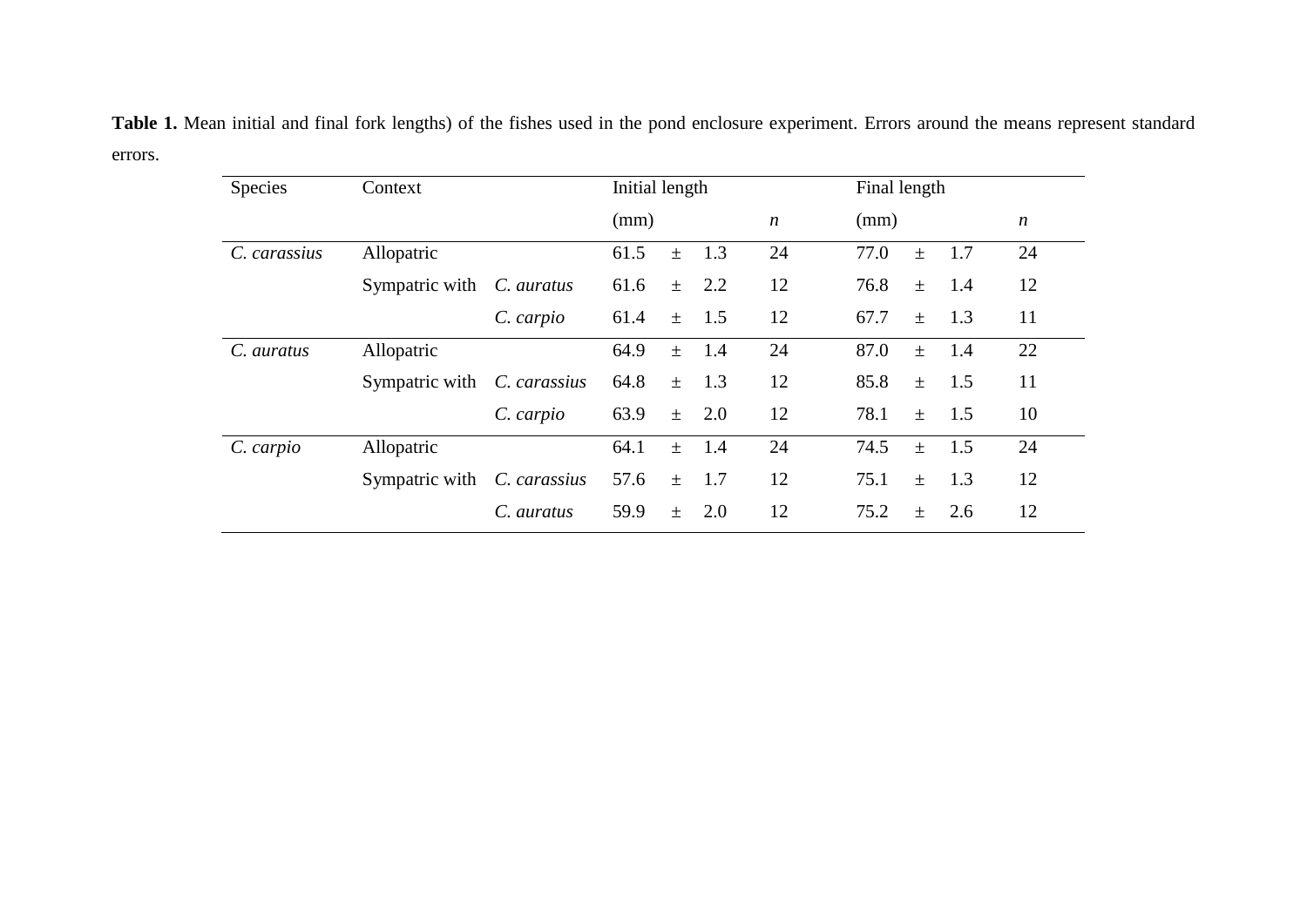Table 2. (A) Mean stable isotope data of the macro-invertebrate, macrophyte and detrital samples; (B) Mean carbon stable isotope and trophic position (TP), and trophic niche sizes (as standard ellipse areas; SEA<sub>B</sub> with 95 % confidence intervals (CI) and SEA<sub>c</sub>) of the fishes at the end of the pond enclosure experiment. Error around the means represent standard errors.

(A)

| Taxa/item         | Mean $\delta^{13}C$ (%o) | Mean $\delta^{15}N$ (%o) |
|-------------------|--------------------------|--------------------------|
| Corixidae         | $-32.50 \pm 0.43$        | $3.83 \pm 0.35$          |
| Chironomid larvae | $-28.37 + 0.92$          | $6.12 + 0.49$            |
| Gammaridae        | $-26.43 + 0.82$          | $5.18 \pm 0.29$          |
| Odonata           | $-33.83 + 0.65$          | $3.98 + 0.13$            |
| Detritus          | $-31.94 + 0.49$          | $3.71 \pm 0.38$          |
| Macrophyte        | $-34.13 + 0.42$          | $2.53 \pm 0.27$          |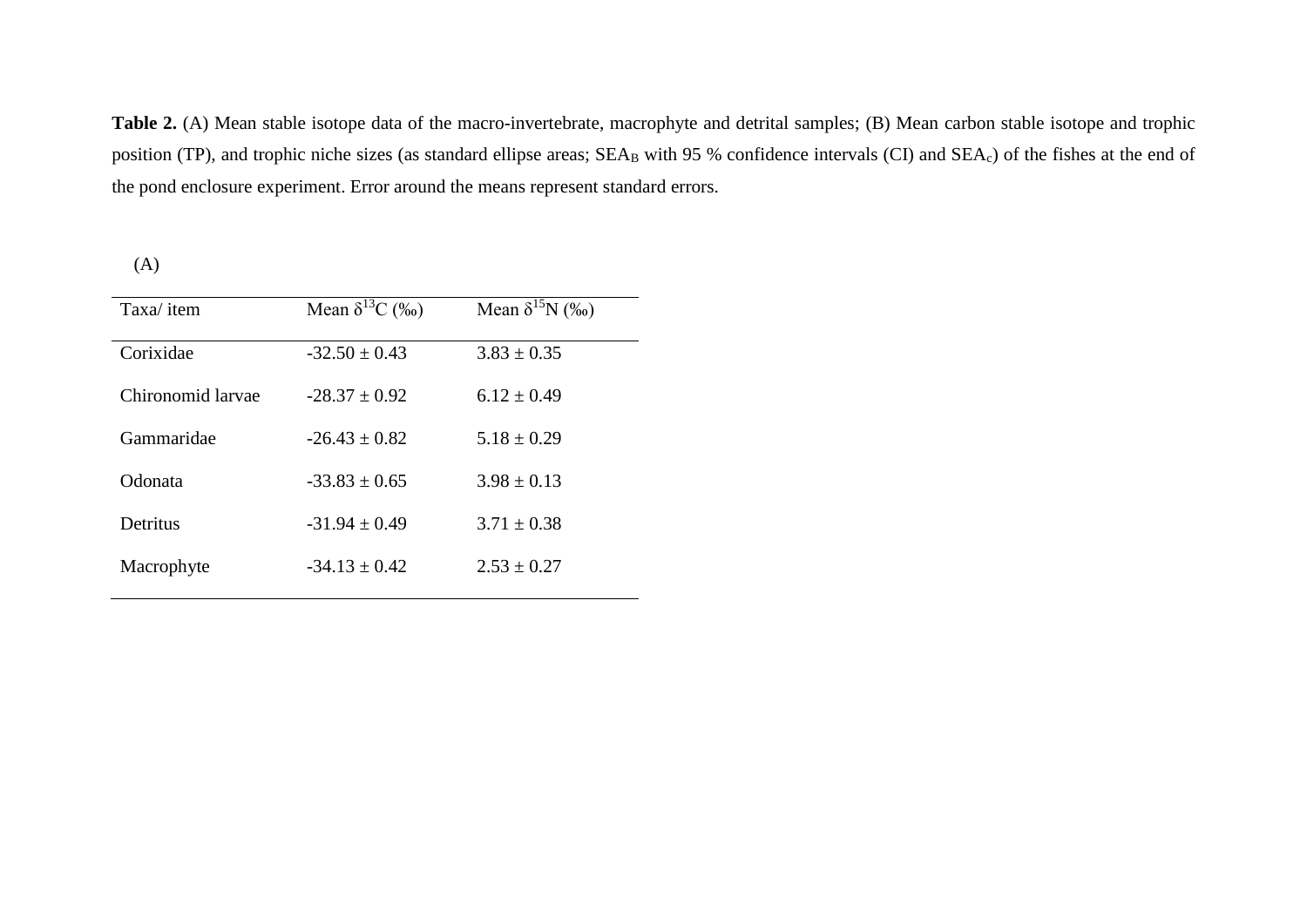| <b>Species</b> | Context                            |            | $\boldsymbol{n}$ | Mean $\delta^{13}C$ (‰) | Mean TP            | $SEA_B$ (% <sup>2</sup> ) (95 % CI range) | $SEA_c$ (% $^{2}$ ) |
|----------------|------------------------------------|------------|------------------|-------------------------|--------------------|-------------------------------------------|---------------------|
| C. carassius   | Allopatric                         |            | 18               | $-25.76$<br>$\pm$ 0.34  | 4.65<br>$\pm$ 0.05 | (0.87)<br>1.39<br>$-2.38$                 | 1.35                |
|                | Sympatric with <i>C. auratus</i>   |            | 12               | $-25.36$<br>$\pm$ 0.42  | 4.69<br>$\pm$ 0.06 | 1.62<br>(0.85)<br>$-2.98$                 | 1.49                |
|                |                                    | C. carpio  | 11               | $-24.51$<br>$\pm$ 0.44  | 5.07<br>$\pm$ 0.06 | 1.18<br>(0.63)<br>$-2.23$                 | 1.43                |
| C. auratus     | Allopatric                         |            | 18               | $-26.52$<br>$\pm$ 0.34  | 4.46<br>$\pm$ 0.05 | 1.21<br>(0.78)<br>$-2.00$                 | 1.23                |
|                | Sympatric with <i>C. carassius</i> |            | 11               | $-26.34 \pm 0.44$       | 4.48<br>$\pm$ 0.06 | 0.96<br>(0.55)<br>$-1.91$                 | 1.17                |
|                |                                    | C. carpio  | 10               | $-26.49 \pm 0.46$       | 4.68<br>$\pm$ 0.07 | 1.86<br>$(0.92 - 3.64)$                   | 1.75                |
| C. carpio      | Allopatric                         |            | 18               | $-26.28$<br>$\pm$ 0.34  | 4.92<br>$\pm$ 0.05 | 3.31<br>(2.02)<br>$-5.30$                 | 3.45                |
|                | Sympatric with <i>C. carassius</i> |            | 12               | $-28.09$<br>$\pm$ 0.42  | 4.61<br>$\pm$ 0.06 | 2.77<br>$(1.54 -$<br>5.38)                | 3.03                |
|                |                                    | C. auratus | 12               | $-28.06$<br>$\pm$ 0.42  | 4.61<br>$\pm$ 0.06 | 2.77<br>(1.52)<br>5.18)<br>$\sim$ $-$     | 3.15                |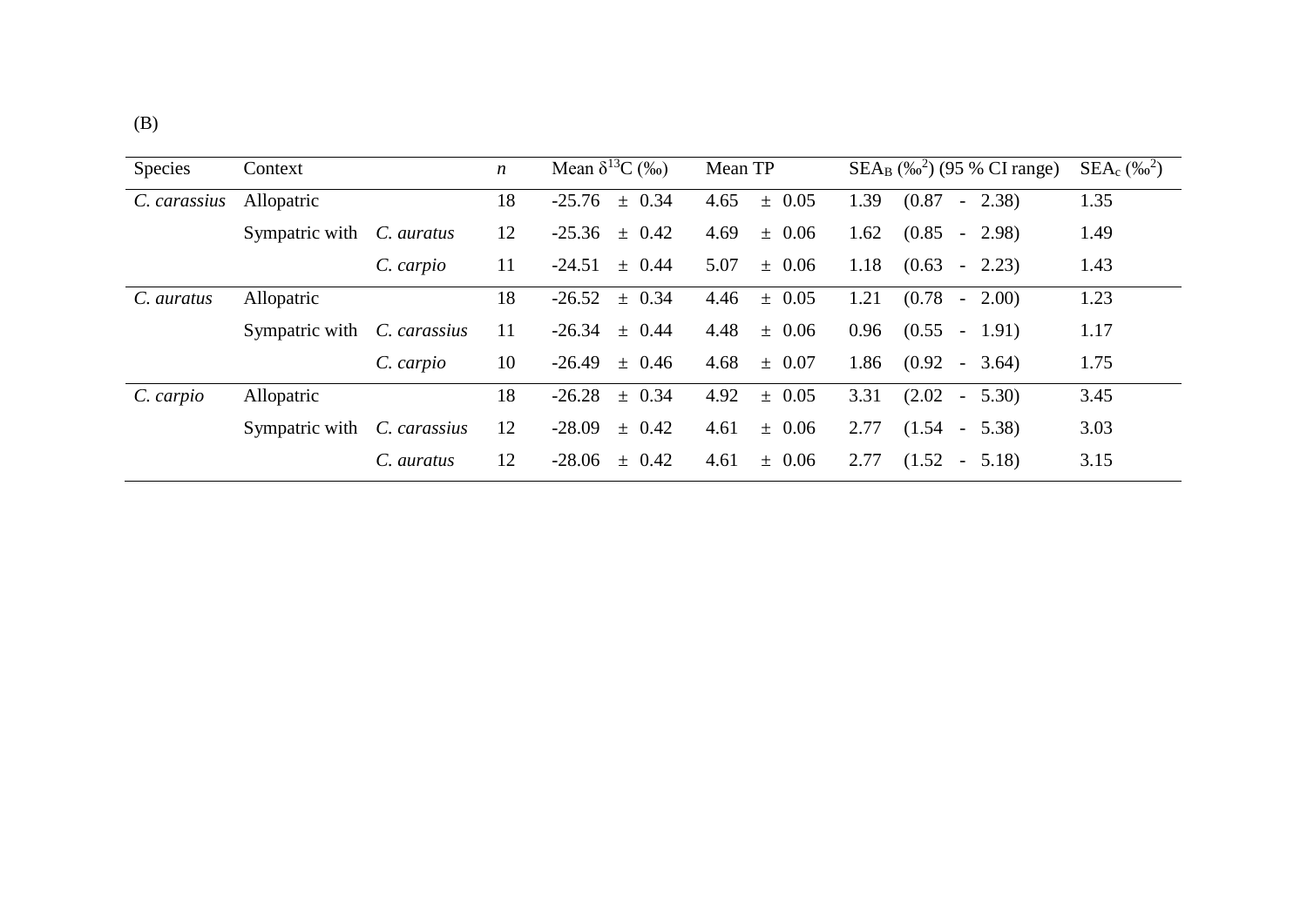Table 3. Outputs and significance of linear mixed effects models testing the difference in carbon stable isotope and trophic position per species across the pond enclosure experiment, where enclosure was the random effect on the intercept of each model. For each species, pairwise comparisons (with Bonferroni adjustment for multiple comparisons) tested the significance of the difference between the allopatric treatment and the sympatric treatments (\*difference is significant at  $P < 0.05$ ). For each species, model structure used replicate number as a random effect to avoid inflating the degrees of freedom that would otherwise occur had each fish been used as a replicate in the models.

| $\delta^{13}C$       |       |      |                                   |            |
|----------------------|-------|------|-----------------------------------|------------|
| Species in allopatry | AIC   | P    | Treatment                         | Difference |
| Carassius carassius  | 140.5 | 0.05 | Sympatry with Cyprinus carpio     | 0.40       |
|                      |       |      | Sympatry with Carassius auratus   | $1.25*$    |
| Cyprinus carpio      | 169.2 | 0.01 | Sympatry with Carassius carassius | $1.81*$    |
|                      |       |      | Sympatry with Carassius auratus   | 1.78*      |
| Carassius auratus    | 121.5 | 0.91 | Sympatry with Carassius carassius | 0.18       |
|                      |       |      | Sympatry with Cyprinus carpio     | 0.03       |

| Trophic position     |      |                  |                                          |            |
|----------------------|------|------------------|------------------------------------------|------------|
| Species in allopatry | AIC  | $\boldsymbol{P}$ | Treatment                                | Difference |
| Carassius carassius  | 86.1 | < 0.01           | Sympatry with Cyprinus carpio            | $0.41*$    |
|                      |      |                  | Sympatry with Carassius auratus          | 0.03       |
| Cyprinus carpio      | 93.5 | < 0.01           | Sympatry with <i>Carassius carassius</i> | $0.31*$    |
|                      |      |                  | Sympatry with Carassius auratus          | $0.31*$    |
| Carassius auratus    | 76.3 | 0.86             | Sympatry with <i>Carassius carassius</i> | 0.02       |
|                      |      |                  | Sympatry with Cyprinus carpio            | 0.22       |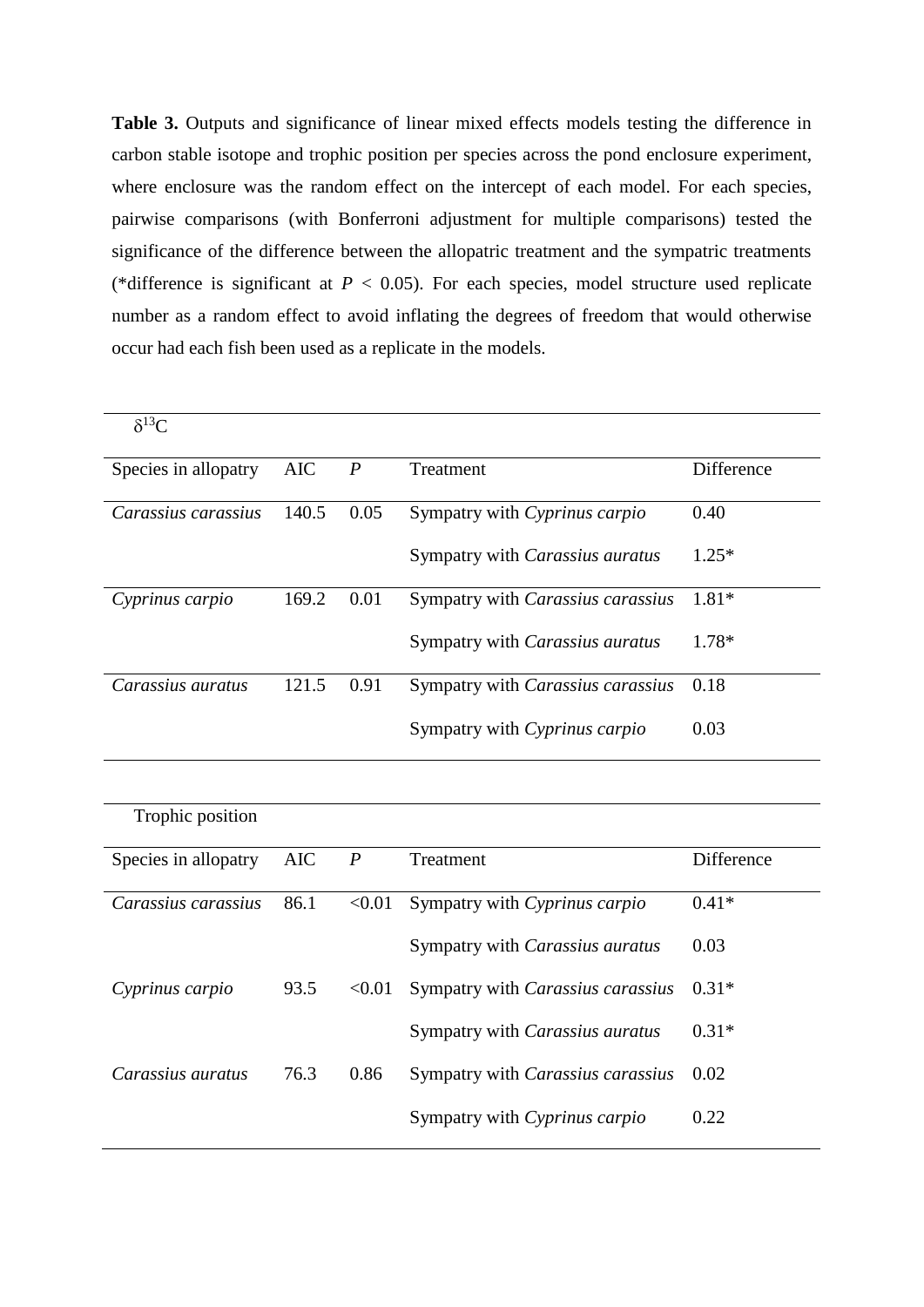# **Figure captions**

**Figure 1.** Stable isotope data and trophic niches (as standard ellipse area, SEA<sub>c</sub>) of allopatric *C. carassius* and *C. auratus* (A); sympatric *C. carassius* and *C. auratus* (B); allopatric *C. carassius* and *C. carpio* (C); sympatric *C. carassius* and *C. carpio* (D); allopatric *C. carpio* and *C. auratus* (E) and sympatric *C. carpio* and *C. auratus* (F); ○ stable isotope data for *C. carassius*; ● stable isotope data for *C. auratus* and ▲ stable isotope data for *C. carpio*. Black solid lines mark the trophic niche of *C. carassius*; grey solid lines the trophic niche of *C. auratus* and black dashed lines the trophic niche of *C. carpio*. Note that for each species per treatment, individual stable isotope data were taken from fish in each replicate (minimum number per replicate  $= 3$ ).

Figure 2. Growth rates, as mean incremental length, per species and treatment, where A: treatments involving *Carassius carassius* ('Cc'); B: *Carassius auratus* ('Ca'); and C: *Cyprinus carpio* ('Ccp'). \*significantly different to allopatric ('allo') context ( $P < 0.05$ ), as indicated by differences in estimated marginal means in the linear mixed effects model for each species, where enclosure was a random factor.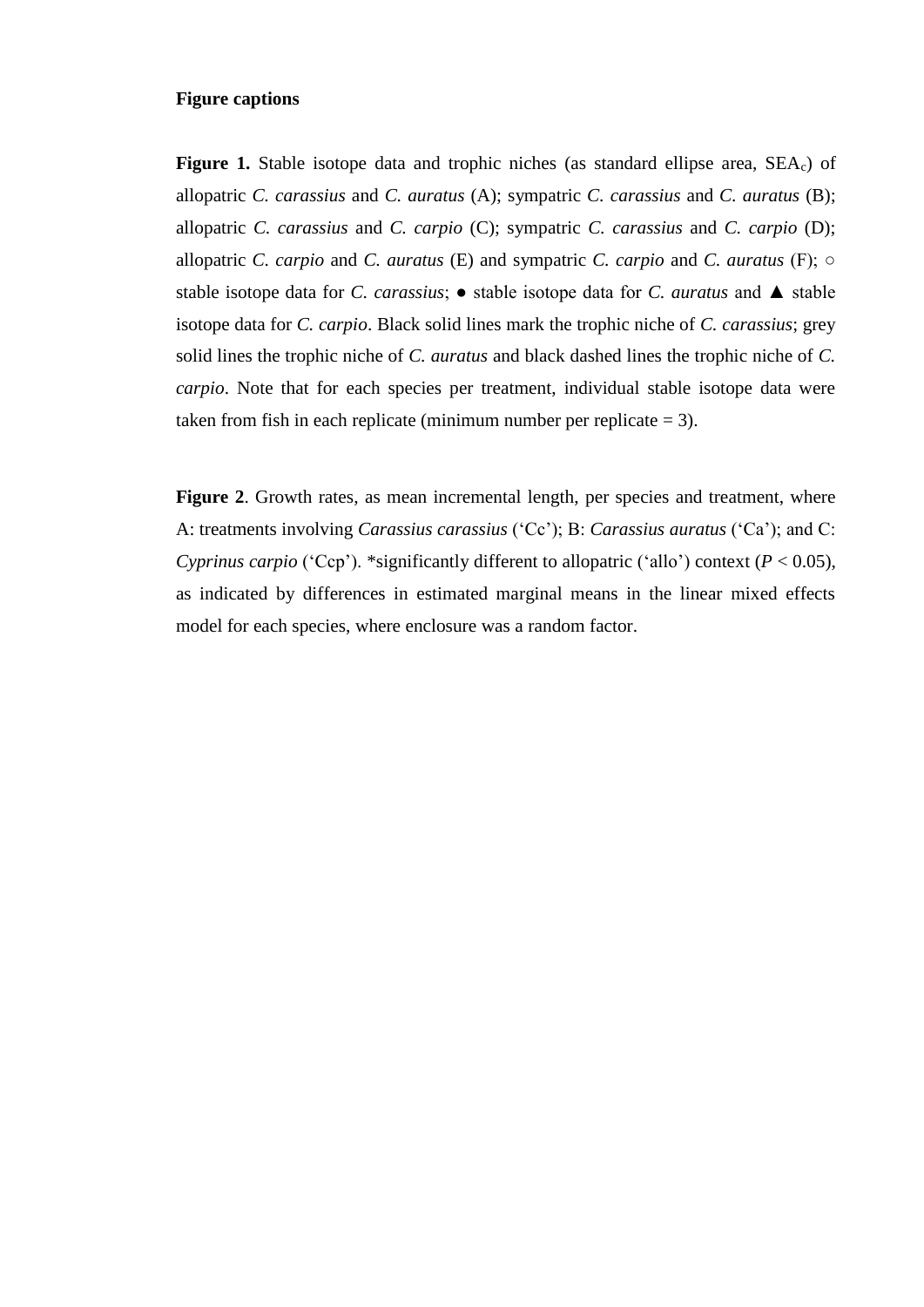

**Figure 1.**